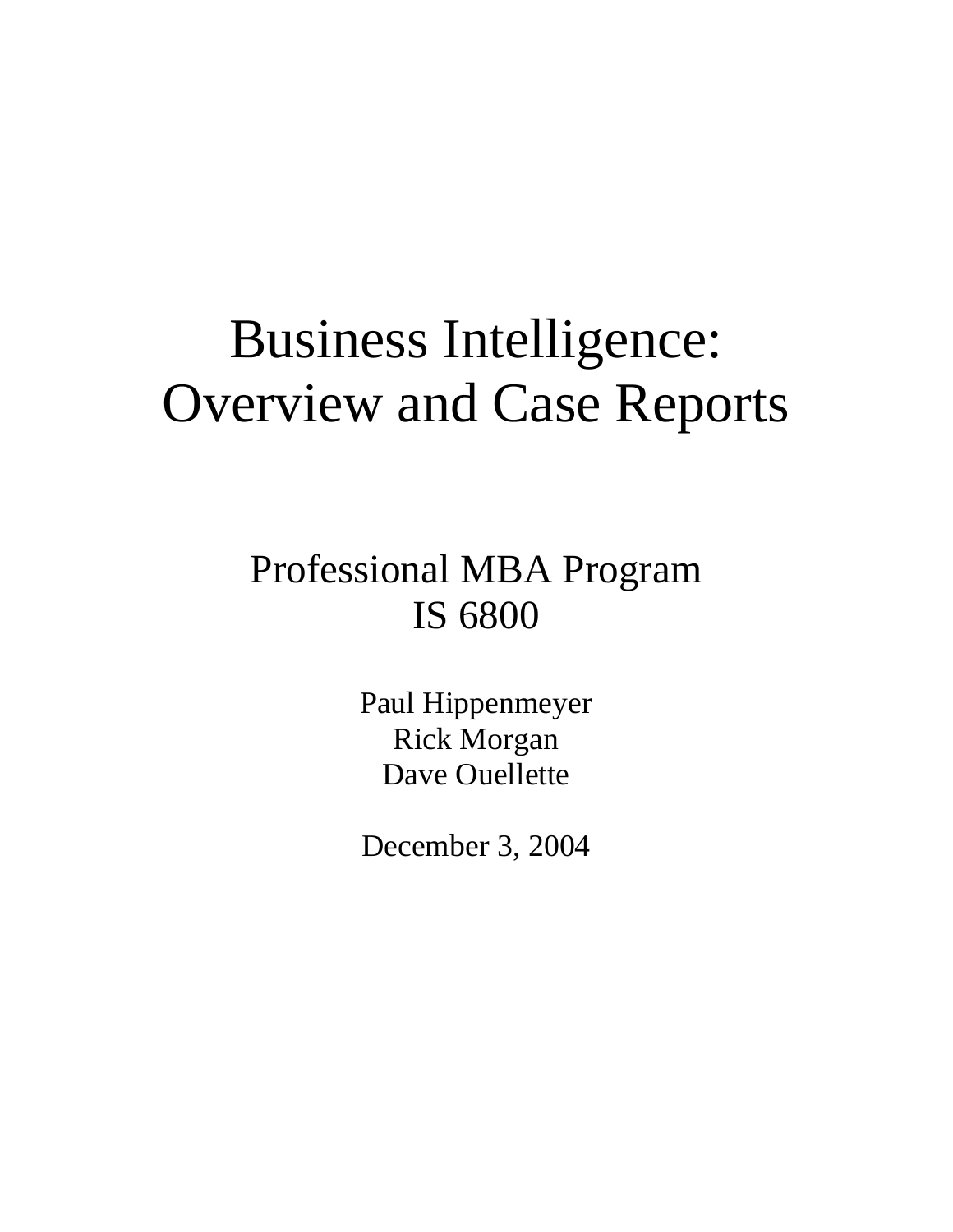## **Table of Contents**

| MSI Systems Integrators: An Interview with Providers in Unique BI Space  22 |  |  |
|-----------------------------------------------------------------------------|--|--|
|                                                                             |  |  |
|                                                                             |  |  |
|                                                                             |  |  |
|                                                                             |  |  |
|                                                                             |  |  |
|                                                                             |  |  |
|                                                                             |  |  |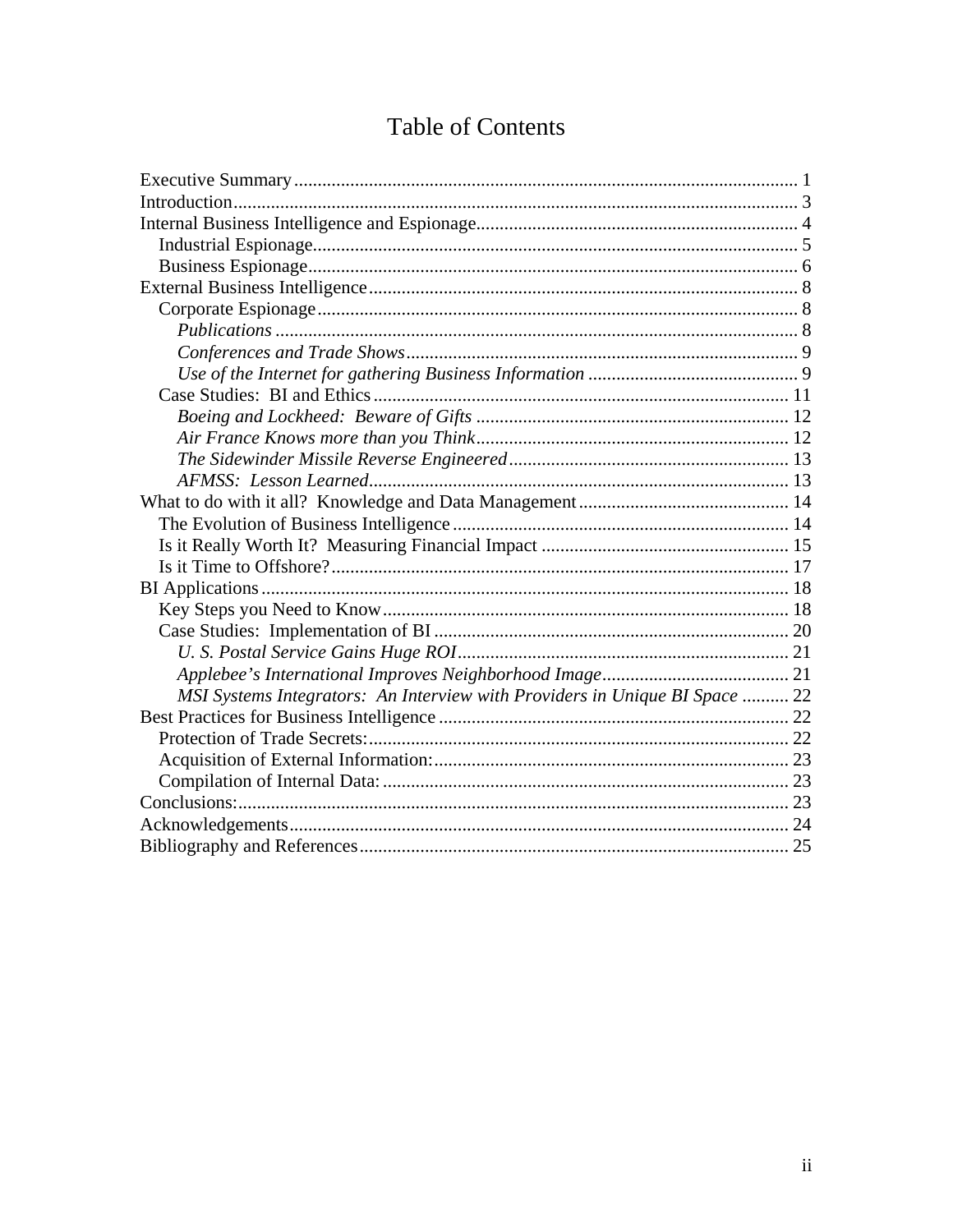## Table of Figures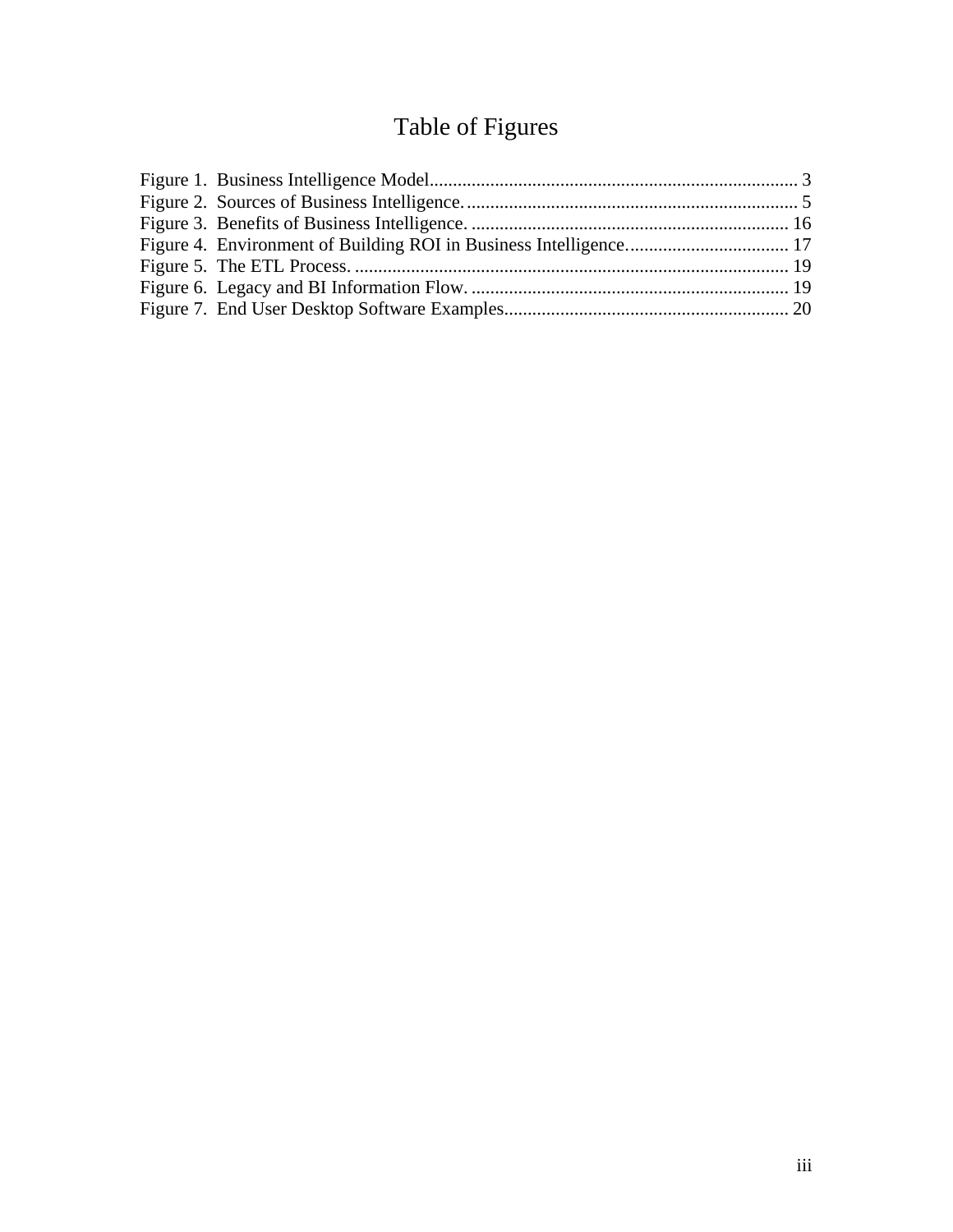## <span id="page-3-0"></span>**Executive Summary**

**Business Intelligence** (BI) is a vital subject that covers a vast area of interest for today's businessman. BI consists of both internal and external categories that deal with the ability of a company to determine what its competitors are doing as well as understanding what forces may be at work against them. Finally, how does your business incorporate the data that it collects into useful information yielding a competitive advantage? The field of BI is frequently murky and can easily cross the confused boundaries of business ethics as well as federal law. Using current academic literature, case studies and an interview with a BI provider, we have outlined the key aspects of BI that your business needs to understand in today's competitive environment.

What we term "Internal" Business Intelligence covers the ability of a company to keep information from its competitors so that they may not gain a competitive advantage from their espionage activities. Theft can take the form of **Industrial Espionage (IE)**, as defined by the Economic Espionage Act of 1996 (EEA), where trade secrets are stolen by a foreign governments or agents against domestic businesses. The U.S. government has stated that five countries are particularly involved in IE, these being France, China, Taiwan, Japan and Israel.

**Business Espionage**, on the other hand, is defined by the Central Intelligence Agency (CIA) as involving the theft of trade secrets by competitors, either foreign or domestic. This may include cases where former workers for a company take the protected trade secrets with them when they take on a new and competitive job elsewhere and use them against a previous employer.

The protection of Trade Secrets has been codified by the U.S. federal government since the EEA of 1996 where companies are provide limited legal protection assuming:

- The company identifies its trade secrets.
- Takes reasonable measures to protect these secrets.
- Educates its employees on their responsibilities to protect trade secrets
- Establishes, and enforces, in-house policies to protect its trade secrets.

"External" Business Intelligence involves your company's attempts to gain information about a competitor to gain an advantage. Based again on a CIA definition, this is called **Corporate Espionage** (CE). Although the term may not seem legal, there are many perfectly ethical methods to conduct CE.

Trade publications, trade shows, conferences and the internet are all widely accepted legal methods of conducting CE. On the other hand there are plenty of cases where ethical lines were crossed and, in some cases, where the federal government has become involved.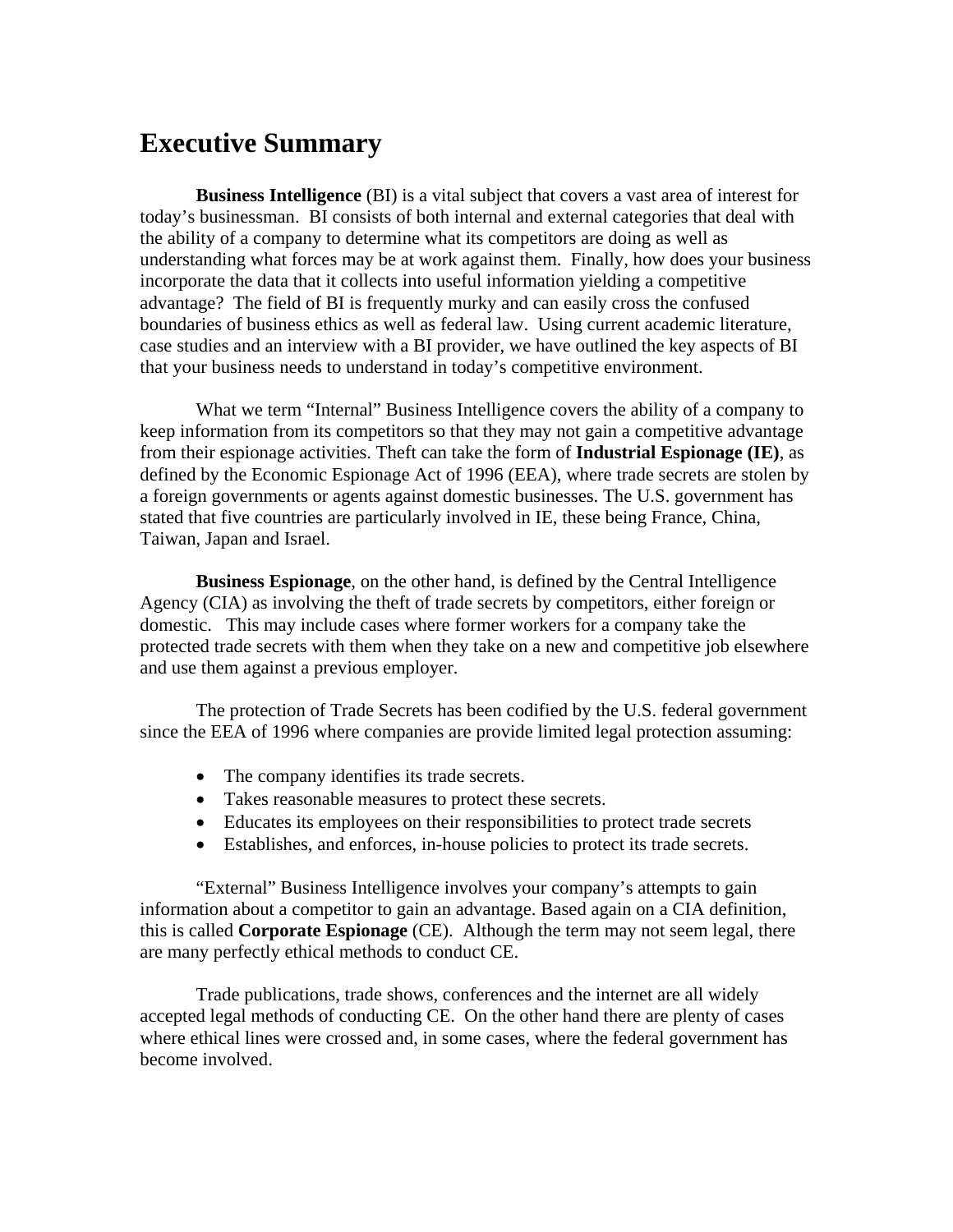The full weight of governmental involvement may include sanctions, fines and penalties as the Department of Justice sees fit. In extreme cases it could lead to the loss of billions of dollars of money as well as an incalculable loss of prestige or respect through exposure in the media.

Perhaps BI's greatest weakness is that its Return on Investment (ROI) is frequently hard to quantify. Very few companies are able to say exactly how much value BI brings yet the potential losses arising from the inability to keep trade secrets can carry a devastating impact. On the flip side, making the most of your collected information, if handled properly, can affect the bottom line.

Information technology has contributed greatly to the acquisition, processing and melding of internal and external data. What was once a cottage industry is growing rapidly and promises sophisticated solutions that your company can use to make best use of the vast amount of data that your business acquires. The software business alone is approximately \$2 billion dollars per year. Leaders in the field include Hyperion, Cognos, the SAS Institute and Business Objects.

Best Practices for BI include employee education as to both ethical and unethical methods used by competitors and foreign entities to mine data. Organizations that deal with governmental secrets hold another level of responsibility to keep these areas secure from outward attack.

Externally companies should aggressively seek competitive information that is available in the public domain and maintain high ethical standards to help ensure that they stay out of trouble with the law. Last of all, technology should be used as an enabler not as an end-all. In establishing BI initiates, start small, align with a measurable business outcome, enable change management and let an experienced provider help with the extraction, transformation and loading of data into appropriate data warehouses.

As stated before, BI is a vast subject that covers a lot of areas. Many parts of BI are confusing and companies can find themselves in legally and ethically gray areas very easily. These areas need to be understood through aggressive internal and external Business Intelligence programs in order to succeed.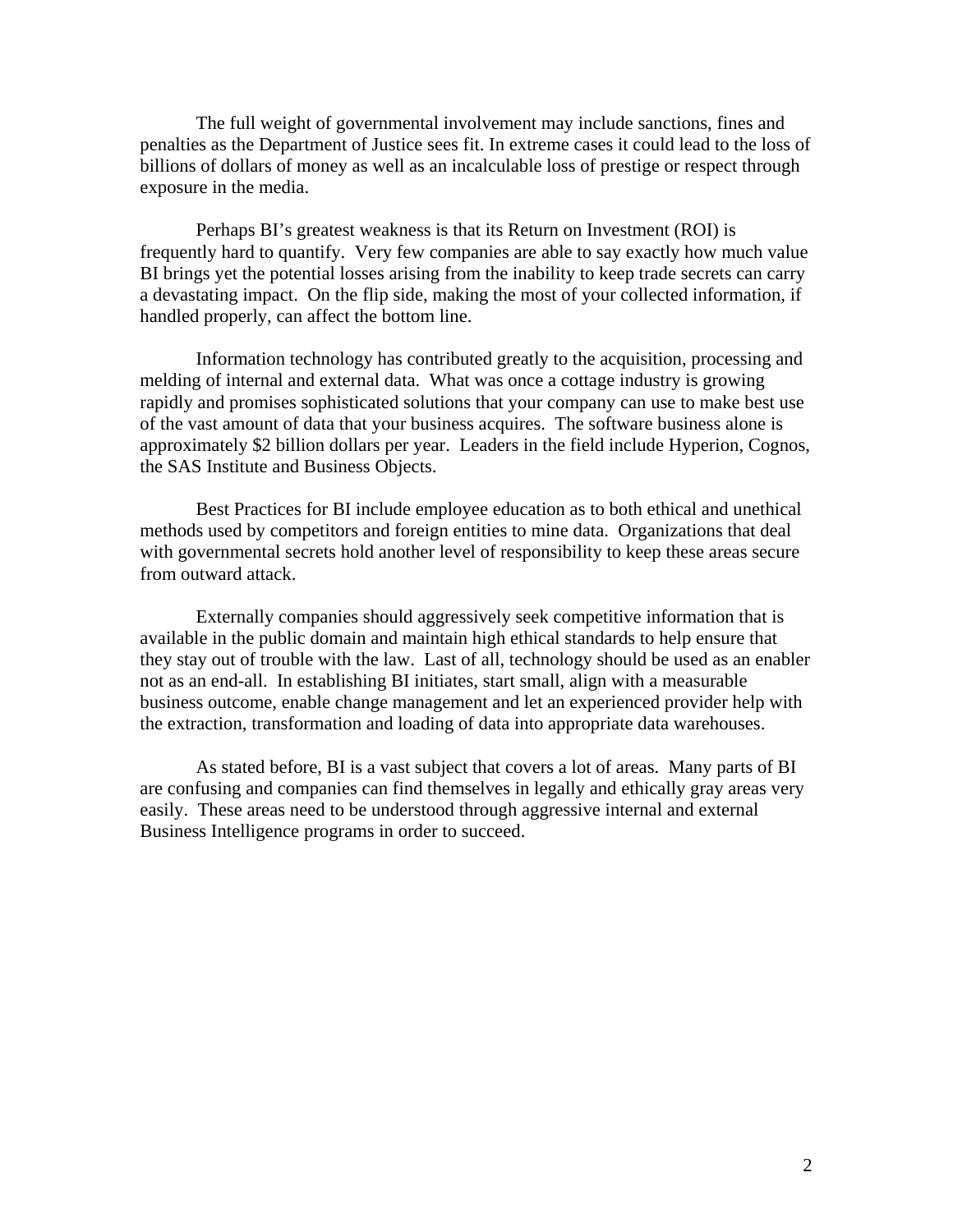## <span id="page-5-0"></span>**Introduction**

What is Business Intelligence (BI)? This is the main question that comes to mind when discussing this complex subject. According to Hannula et al, it is the *Systematic* business information *acquisition* and *analysis.* In addition, it is also called Competitive Intelligence, Corporate Intelligence, Market Intelligence, Market Research, Data Warehousing, and Knowledge Management. As you can tell it is a very broad subject with many definitions.

BI has been around for a long time. As illustrated in the class presentation, BI is nothing more than the gathering of information to give your business an advantage over your competitors, whether it concerns rugs and carpets or the building of combat aircraft.

The purpose of this paper is to explore every facet of Business Intelligence, including internal and external BI and the tangible/intangible aspects leading to a competitive advantage. Internal BI refers to the protection and utilization of internal data and external BI refers to the gathering of data and information about the competition.



**Figure 1. Business Intelligence Model.**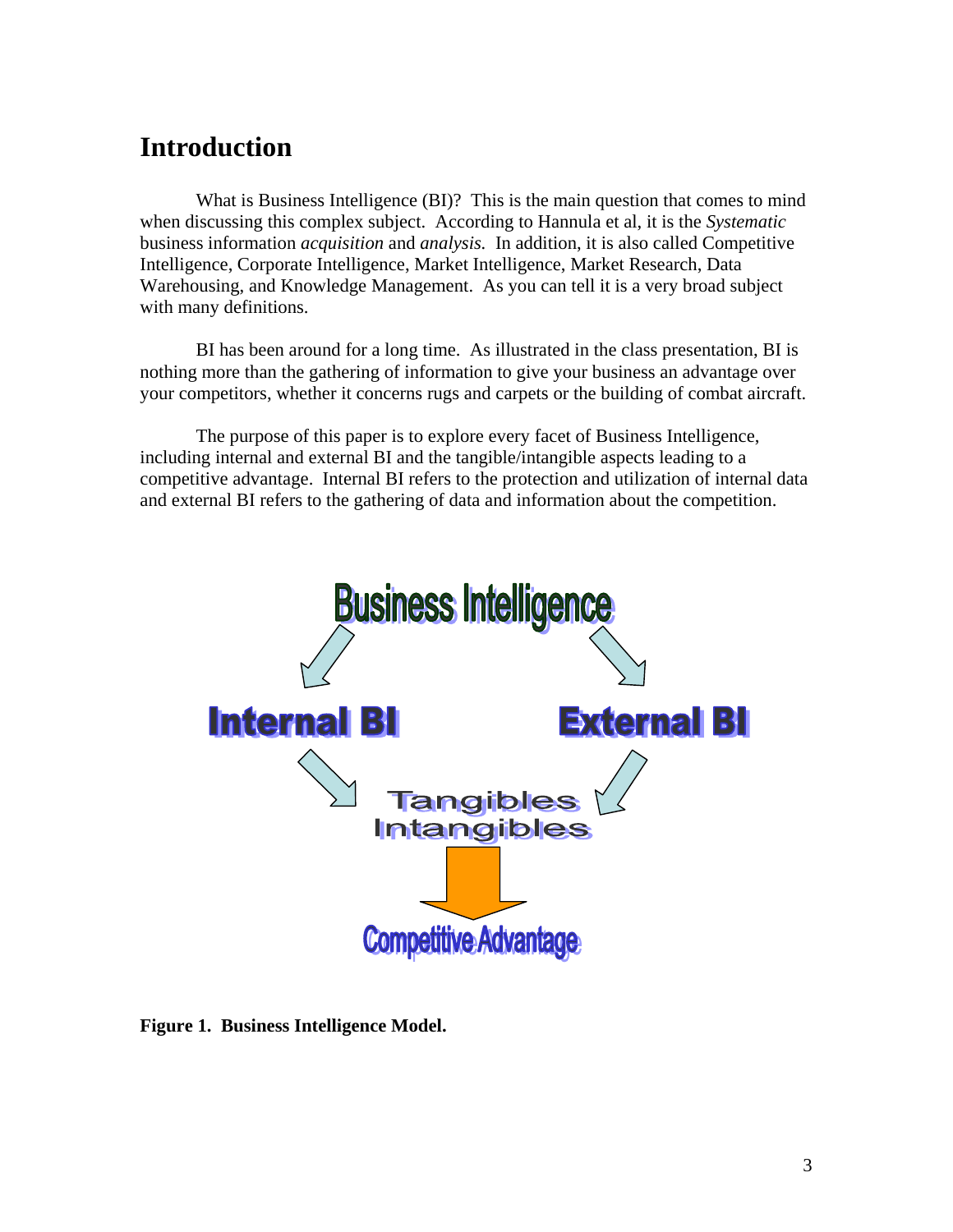## <span id="page-6-0"></span>**Internal Business Intelligence and Espionage**

To paraphrase an interpretation of Sun Tzu's "The Art of War"; it will not do for a corporation to act without knowing the competition's strategy, and to know the competition's strategy is impossible without espionage. Sun Tzu created his strategy and philosophy over 2000 years ago and the Japanese still apply it today for business and politics. It is very important to understand the classifications of espionage and how a business can protect its physical and intellectual assets from competitors.

According to CIA there are three types of Espionage when dealing with trade secrets, businesses intelligence and competitive advantage:

- **Industrial Espionage** Foreign government vs. Domestic Business.
- **Business Espionage** Foreign or Domestic Business vs. Domestic Business.
- **Corporate Espionage** Legal and ethical intelligence gathering by Domestic Businesses, for a competitive advantage.

The FBI, on the other hand defines the theft of trade secrets using the definitions in the Economic Espionage Act of 1996 - **Economic Espionage** includes both:

- **Industrial Espionage**:
	- Section 1831 the theft of trade secrets by a *foreign instrumentality*
		- ¾ any agency, bureau, ministry, component, institution, association, or any legal, commercial, or business organization, corporation, firm, or entity that is substantially owned, controlled, sponsored, commanded, managed, or dominated by a foreign government;
	- and/or a *foreign agent* 
		- $\triangleright$  any officer, employee, proxy, servant, delegate, or representative of a foreign government.
- **Business Espionage**:
	- Section 1832 the theft of domestic trade secrets by a foreign or domestic business.

In addition, according to the Economic Espionage Act of 1996 the term *trade secret* means all forms and types of financial business, scientific, technical, economic, or engineering information, including patterns, plans, compilations, program devices, formulas, designs, prototypes, methods, techniques, processes, procedures, programs, or codes, whether tangible or intangible, and whether or how stored, compiled, or memorialized physically, electronically, graphically, photographically, or in writing *if*

• the owner thereof has taken reasonable measures to keep such information secret; and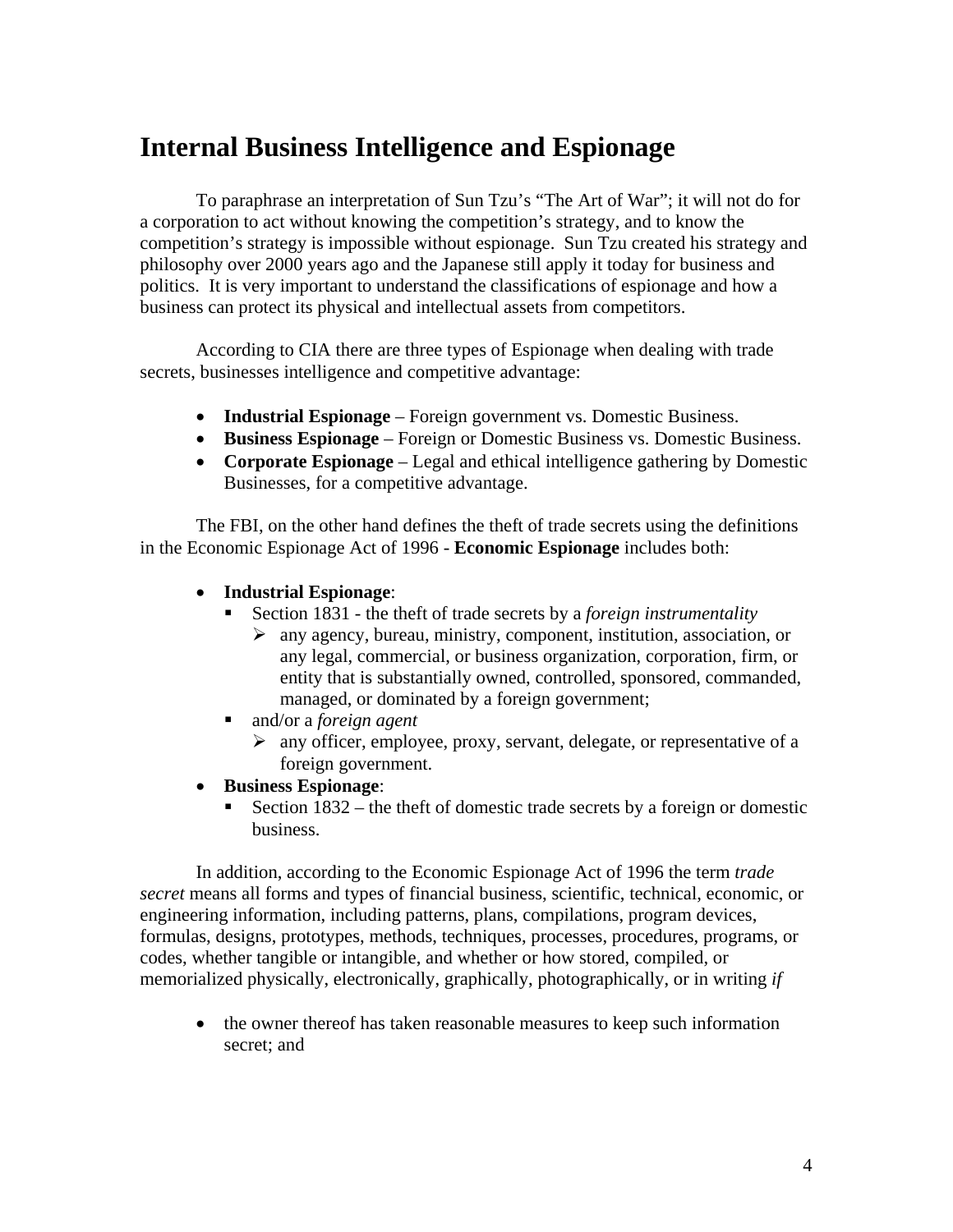• the information derives independent economic value, actual or potential, from not being generally known to and not being readily ascertainable through proper means by, the public.

<span id="page-7-0"></span>

**Figure 2. Sources of Business Intelligence.** 

## **Industrial Espionage**

As stated in the definition, Industrial Espionage is the theft of trade secrets by a foreign instrumentality and/or a foreign agent. The main countries that are actively engaged in Industrial Espionage are:

- France
- China
- Taiwan
- Japan
- Israel

An example of Industrial Espionage was the French Government, in conjunction with Air France, planting electronic listening devices in the seats in first class. The purpose of these devices was to monitor conversation between first class customers discussing business topics. It is unknown as to the amount of information that was lost during these flights. Based on an ASIS survey of Fortune 1,000 companies 20% of all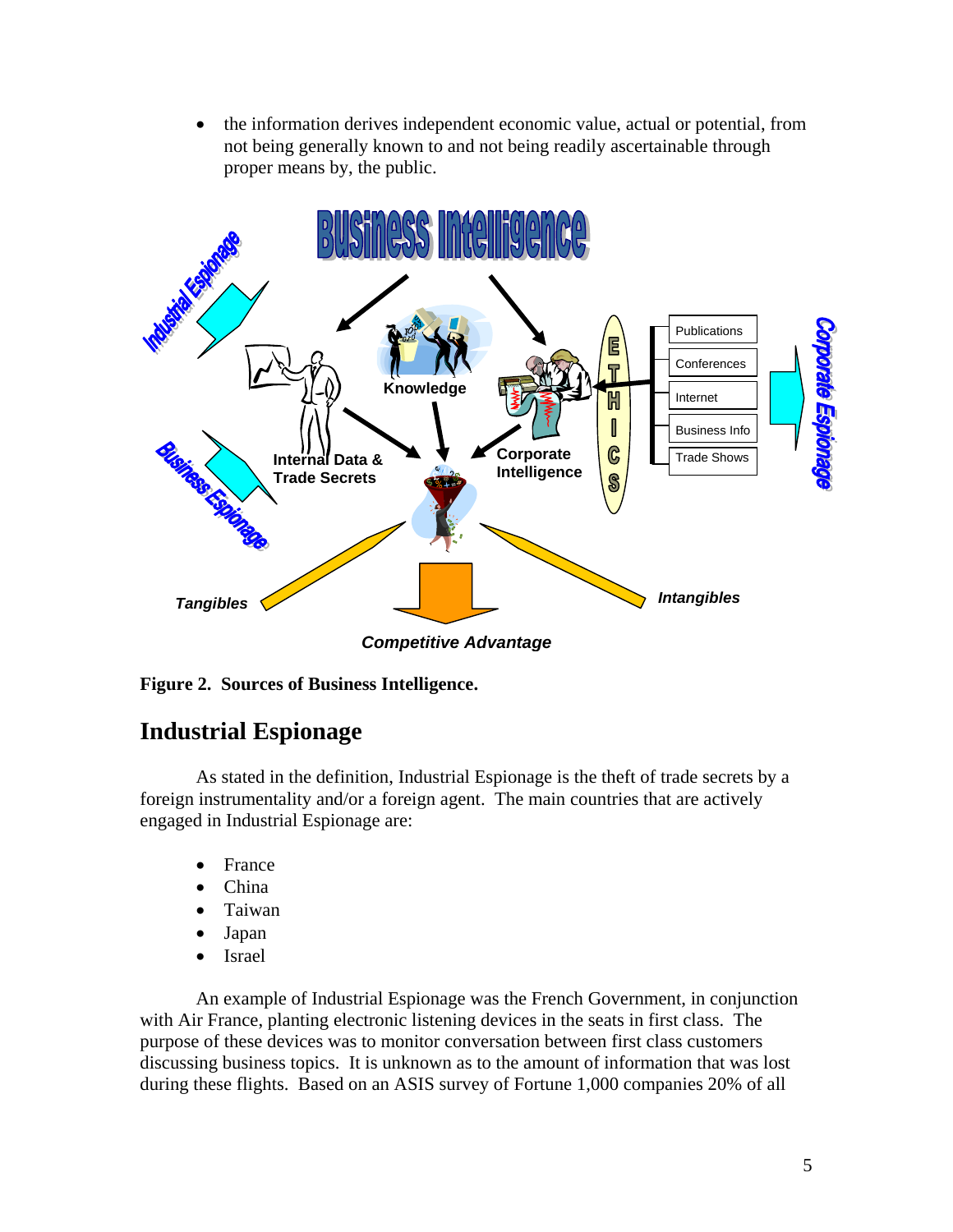<span id="page-8-0"></span>trade secret thefts are conducted by foreign governments, or agents working for these entities and foreign and domestic competitors.

## **Business Espionage**

Besides foreign governments, foreign and domestic companies are responsible for the theft of trade secrets from domestic companies. Some of the case studies that are examples of this type of espionage include:

- Retired Kodak employees forming a consulting business passing along Kodak internal information.
- Taiwanese Business receiving insider information on creation of labels from an employee of Avery Dennison.
- A Lockheed Martin employee hired by Boeing bringing along trade secrets.

Protection of these trade secrets should be the most important aspect of domestic business operation. However, because ours is an open culture environment most businesses tend to pass around the trade secrets internally which helps to create new ones. The question arises that if 20% of all trade secret thefts are conducted by foreign governments or businesses, which makes up the remaining 80%. The same study shows that 30% are employees (e.g., Avery Dennison), 28% are former employees (e.g., Kodak and Lockheed Martin/Boeing), and the remaining 22% are vendors, contract employees, OEM employees, and consultants. These people are outsiders that have insider's access and privileges. It is easy to see that the majority of the trade secret thefts come from inside the business. Steven Fink, in his book Sticky Fingers (2002), dedicates an entire chapter on the protection of these trade secrets. I will paraphrase some of the more important concepts.

With the advent of the Economic Espionage Act (EEA) of 1996 the onus was placed on companies to protect their trade secrets. The first steps a company should take to protect trade secrets should be:

- Identify the trade secrets
- Take reasonable measures to protect those trade secrets
- Educate employees about how to protect trade secrets
- Establish policies to make sure the businesses are not stealing trade secrets from other companies.

Once the trade secrets have been identified, protected compliance programs need to be set up to discourage theft in general. All these procedures are required for the companies to be protected by the EEA. Trade secrets have a life of their own. Depending on the industry and the volatility of competitive advantage a trade secret may only be useful for a few months or many years.

In Fink's book there is a comprehensive list of what constitutes trade secrets covering technical, production and process, vendor/supplier, quality control, sales and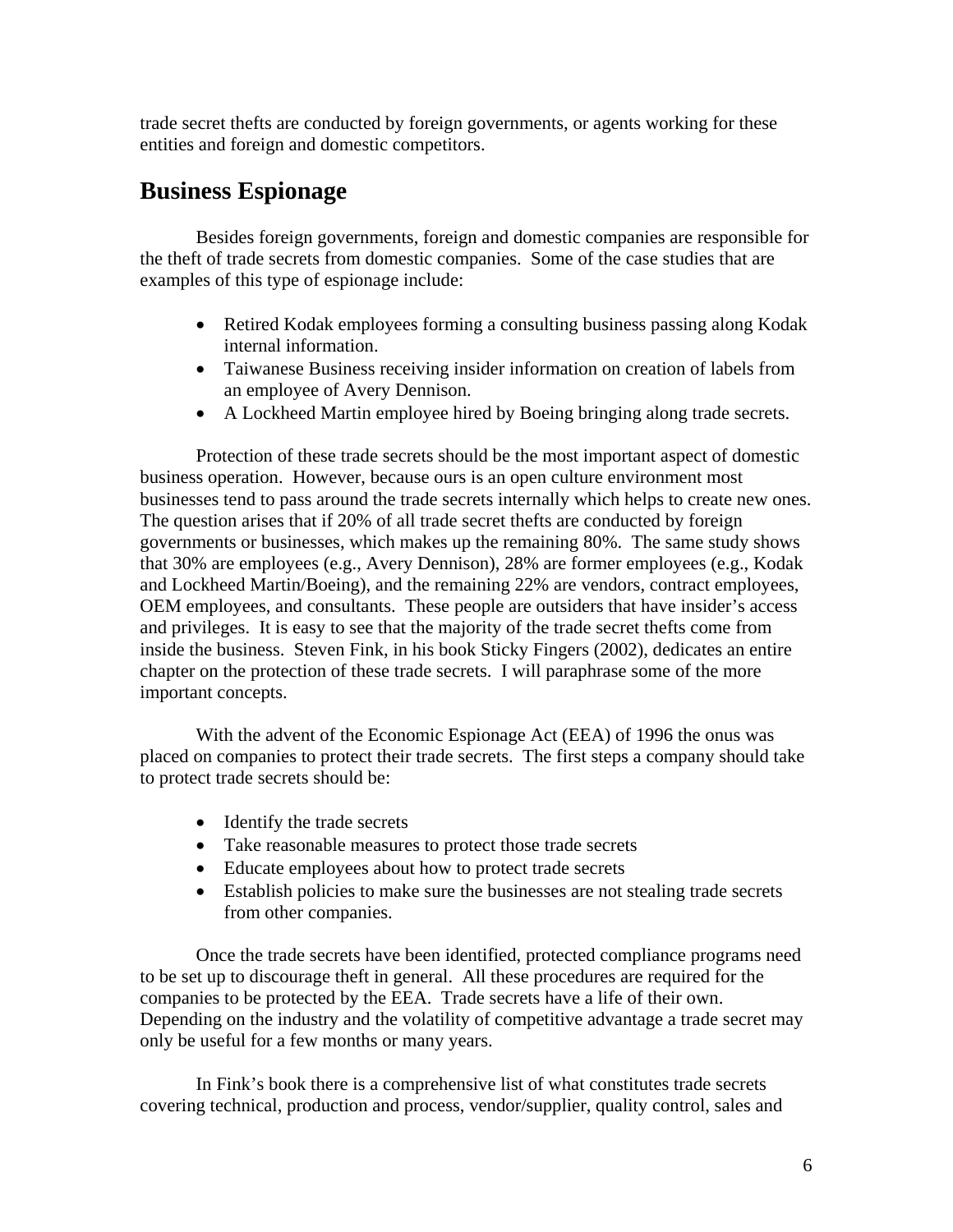marketing, internal financial and internal administrative information. Once the list has been compiled and the trade secrets have been classified, the risk of loss should be assessed. Based on this risk assessment the level of protection is identified. In addition, a list of who has access to the trade secrets should be compiled. The level of risk for each trade secret on your list is identified based on the following six criteria:

- 1. The extent to which the information is commonly known outside of the company.
- 2. The extent to which the information is commonly known inside the company.
- 3. The value of the information itself, both to the company and to the company's competitors.
- 4. The measures taken by the company to protect the trade secret.
- 5. The company's time, effort, and expenditure of resources to create the trade secret in the first place and
- 6. The ease or difficulty others would have in uncovering the trade secret, acquiring it, or developing it in a parallel process.

Once the level of risk is identified the value of the trade secret should be identified. There are three basic and accepted ways to place a value on trade secrets: the market approach (comparable value to something in the market place), the cost approach (cost of replacement) and the income approach (anticipated revenues and future economic benefits).

The security of the trade secrets takes many forms. The purpose of the security is to reduce the risk of theft. The following list is some suggestion as to level and purpose of the security.

- Education of employees in all aspects of trade secrets
	- What they are
	- Periodic reminders
	- **Importance of**
	- $\blacksquare$  Proper handling
	- Criminal penalties
- Marking of confidential and proprietary information
- Confidentiality agreements signed by all employees and third parties.
- Non-compete agreements
- Nondisclosure agreements
- Oversight policies and procedures
- Testimony review
- Controls
- Background checks
- ID badges

Even with all these checks and balances no trade secret is entirely safe. In the Avery Dennison case study, even though the company did all that they could to protect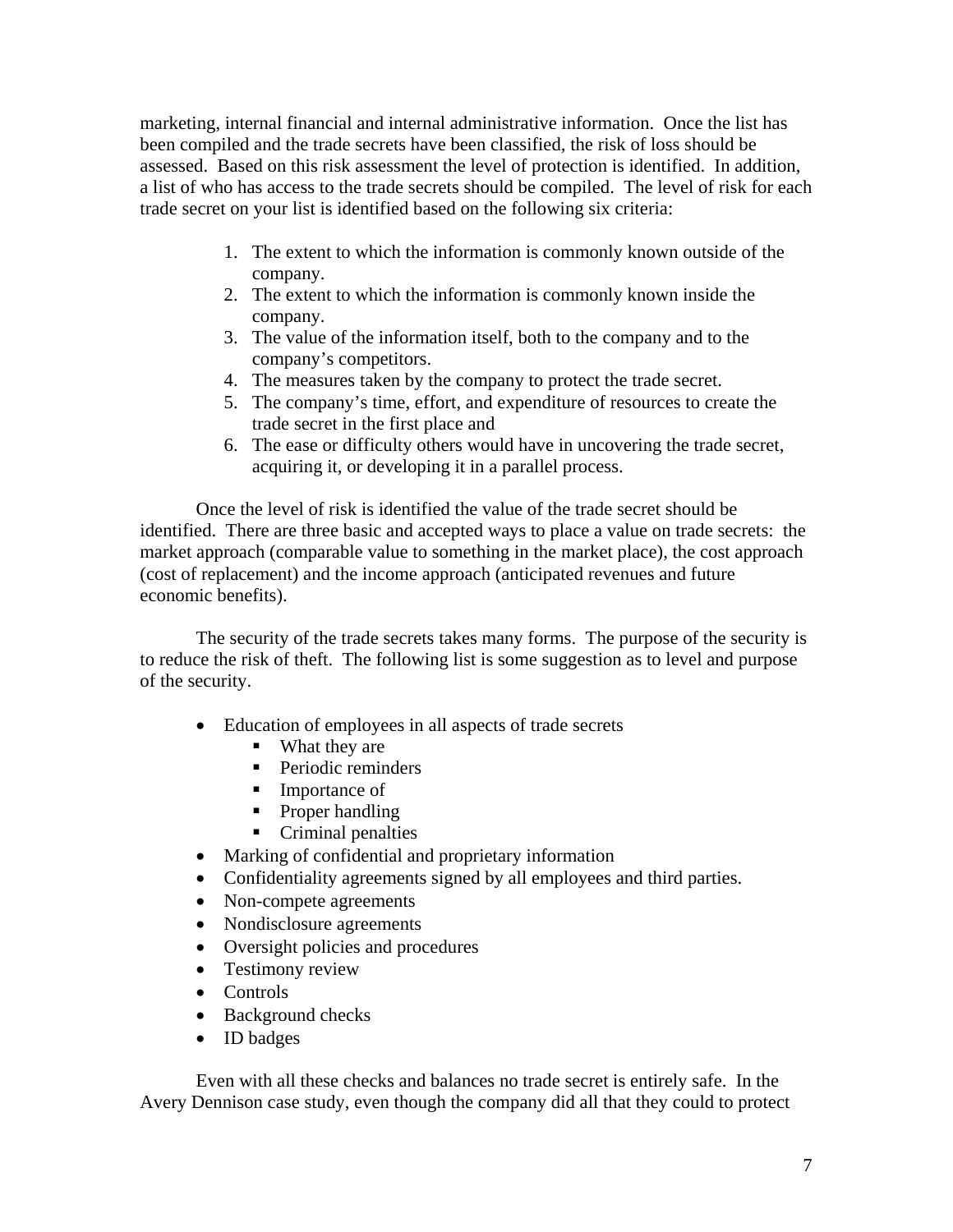<span id="page-10-0"></span>the trade secrets; an employee stole information over an eight year period and passed it to a competitor in Taiwan. The trade secrets, consisting of millions in dollars of R&D, were stolen over the eight year period of thefts. Since the employee only received \$160,000 for all the secrets stolen, money did not seem to be the motivator for this theft. A strong defense seems to be the best security for trade secrets.

## **External Business Intelligence**

External BI is the legal and ethical collection of data and information. A company, to maintain or gain a competitive advantage, must collect this external information and data. Based on the CIA definition this is called Corporate Espionage (CE).

Businesses have a variety of ways to gather intelligence from their competitors with the great majority of these methods being both potentially valuable and legitimate (legal).

#### **Corporate Espionage**

While at first blush CE may give the appearance of something unethical, in reality there are a number of ways for companies to carry out CE that are well within the established bounds of proprietary. Many of these are actually simple methods that may prove very lucrative when properly utilized. CE is generally conducted by the employee. These are employees who gather the competitor's information as part of their normal employment process. This information can be collected in the following ways:

- Publications
- Conferences
- Internet
- Business Information
- Trade Shows

#### *Publications*

Practically every business has some sort of trade publication or periodical that can prove a wealth of information on what a competitor is doing. Information can frequently be found in editorials, articles and even advertisements. Examples of business journals are numerous. In the aviation industry they include such industry standards as "Aviation Week & Space Technology" a 50+ year old weekly that has been also known for years as "Aviation Leak" due to its staff's ability to find and publish otherwise sensitive information in a public forum. During the 1970s it was reputed that fifty copies were delivered to the Soviet airline terminal in New York City on the night of issue and that they were translated enroute to Moscow. That's the kind of impact this magazine has in the industry.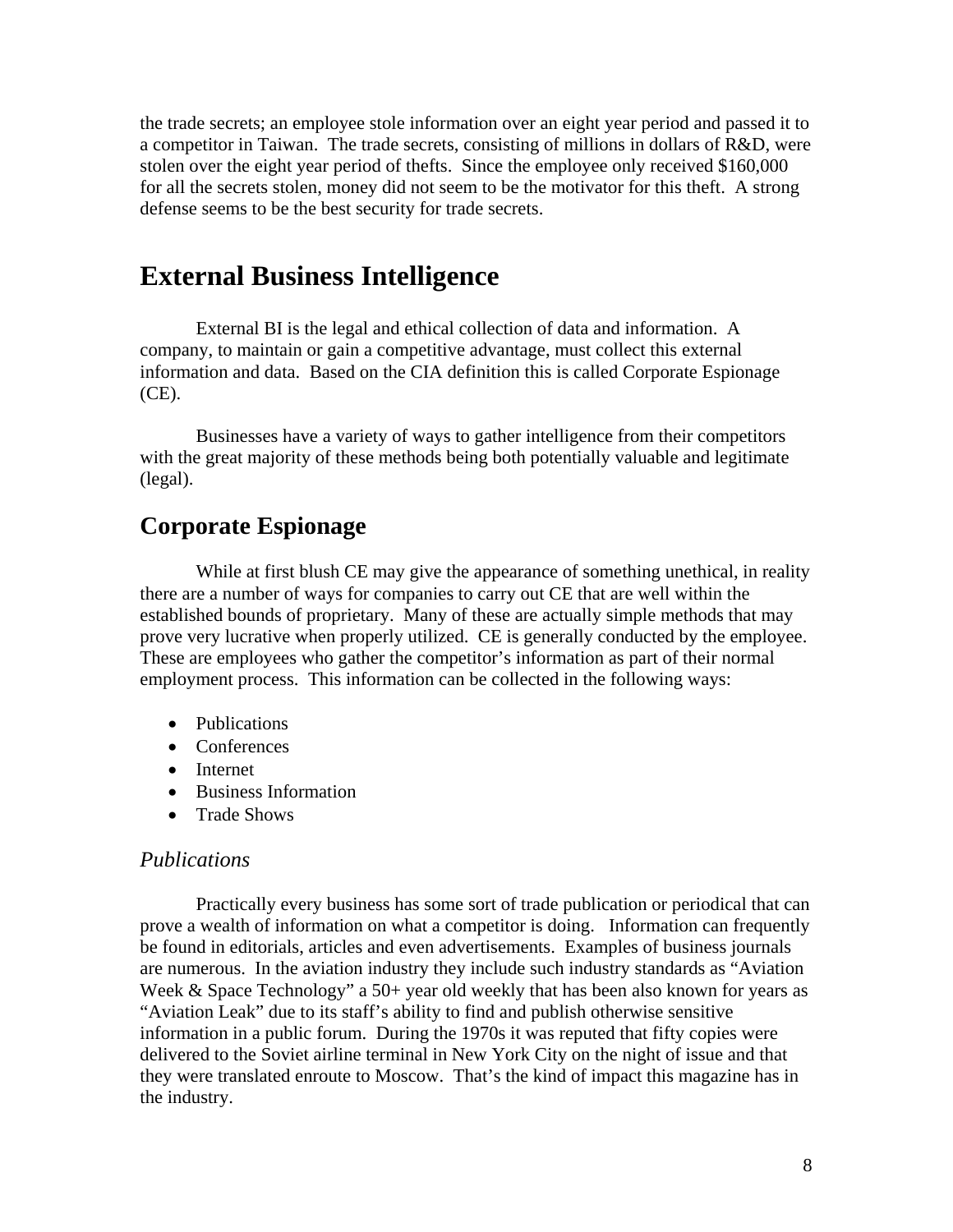<span id="page-11-0"></span>"Av Week" frequently gives first notice of new cutting-edge aviation technology or of mergers and other business news in the field of flight. It remains a critical reference for anyone involved in both military and commercial aviation, whether involved in operations or manufacturing.

Within the specialized military field of Electronic Warfare (EW) the magazine "Journal of Electronic Defense" is another highly thought of reference. "JED" is produced for AOC, an EW professional organization that originally was named the Association of Old Crows, the crow being a long standing symbol of those in the field.

Once again, JED allows companies to show off what they want others to see as most articles are written by organizations with a specific public release goal in mind. Articles of this nature prove that one needs to know the source of the article and take claims and comments with the proverbial "grain of salt" before drawing conclusions.

#### *Conferences and Trade Shows*

Conferences provide a superb opportunity to see what a competitor is officially advertising as well as to gain intelligence in a less-than-formal atmosphere. Many professional trade organizations organize annual meetings where companies are encouraged to set up booths to show their peers and fellow companies what they have to offer.

These events are usually scheduled in exotic locations, such as Miami or Las Vegas (not many seem to end up in say, Bismarck, North Dakota) that will hopefully bring in crowds of people who also see the event as a way to get out of the office for three or so days. Business conferences also allow opportunities to meet others in the same field and network, that urbane social skill from which a savvy intelligence gatherer can potentially garner a bounty of information.

Again drawing upon the relatively closed business of electronic warfare, the AOC holds one major convention a year, almost always near a major military facility. For instance the 2003 event was at Dayton, Ohio to celebrate the bi-centennial of the Wright Brothers' first flight. 2004's was in San Diego, a city known for its large Navy influence.

This year's AOC Convention featured displays by over 100 companies that deal with the EW field and ran the gamut from industry giants Lockheed-Martin, Northrop-Grumman and Boeing all the way to the other end of the spectrum with small suppliers and niche players. The three-day even also featured professional speakers and plenty of opportunities to talk to competitors in a predominantly casual environment.

#### *Use of the Internet for gathering Business Information*

The rise of the Internet and the associated Wide World Web (WWW) has opened vast new possibilities as well as areas of concern, in the area of business intelligence. The Internet provides a vast and typically unmoderated avenue of gaining information on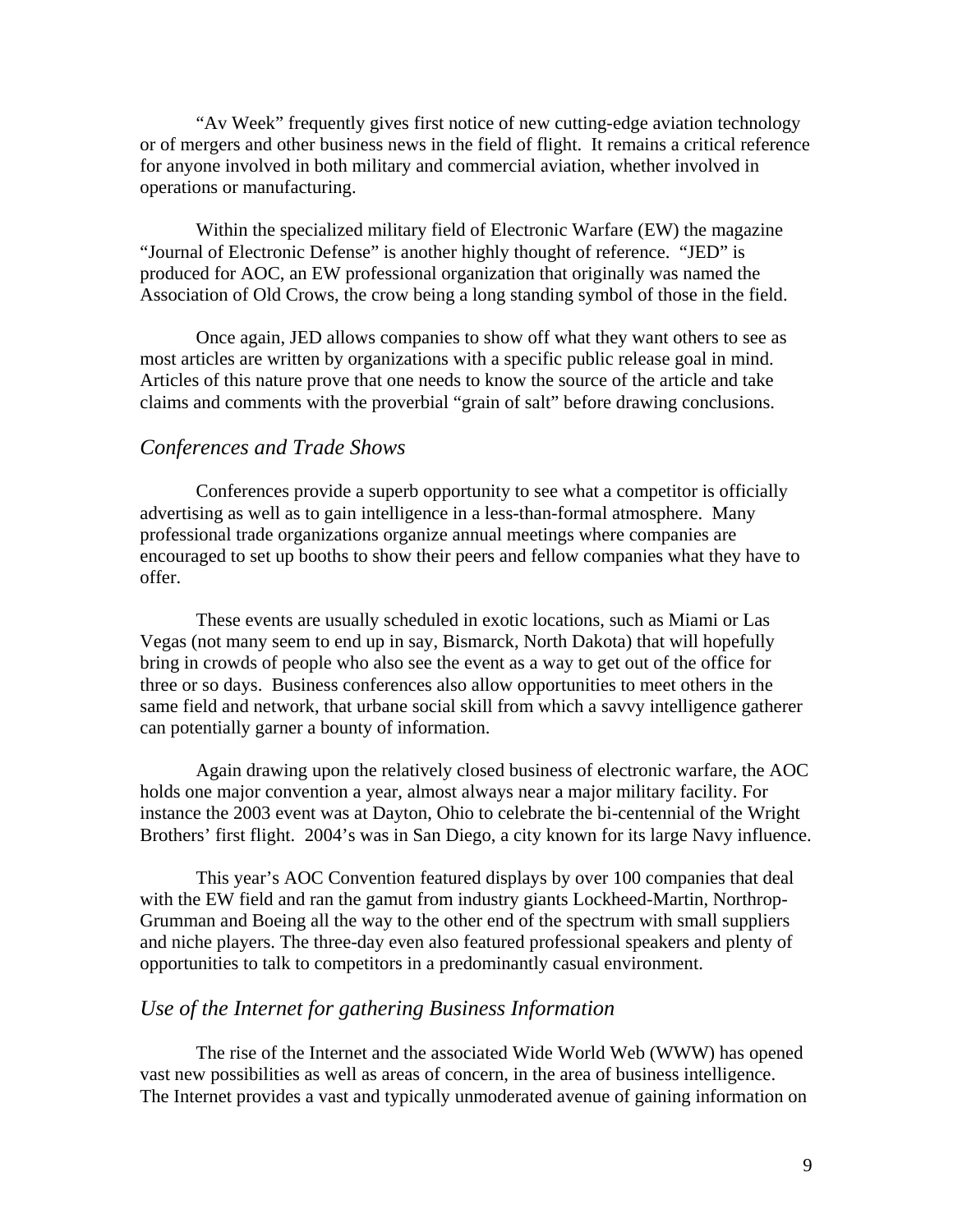a company's competitors. "Data Mining", as it now generally called, can provide more information in a short period of time than was even remotely possible even twenty years ago. Like any other business tool, however, it needs to be used properly to be of any real use.

There are several good reasons to use the Internet for data mining.

- 1. It is probably the SAFEST method of gaining data on a competitor. Assuming your searching is carried out on public web sites a company can gather reams of material perfectly legally from what is regarded as public domain.
- 2. Most internet mining is CHEAP in that is does not take a vast amount of capital to conduct such work, even if you outsource the information gathering to a second party.
- 3. Such work can also be an ANONOMOUS method of looking at your competitor, assuming you've taken the proper steps to hide your tracks through the use of non-traceable search methods.
- 4. Above all, use of the Internet is EFFICIENT, or at least it appears to be. The fact you can gather a large amount of data quickly would seem to be a tremendously efficient method of information gathering, yet perhaps the real question should be "IS IT?"

#### **Internet Data Mining**

Like any other method of gathering intelligence the Internet has its own faults and caution areas. One of the biggest things to consider is that your competitor will only place what he wants you to know on his web site. Say you are trying to determine what the capability of another company's new product is and how it would compare to what you are developing. The prudent intelligence gatherer will quickly realize that he is seeing only the good points of the other program and none of the 'warts' or problem areas. While what is provided is probably of some value, it needs to be taken with the proverbial grain of salt and not totally at face value, since some of the material provided may, in fact, be a conscious attempt to plant misinformation.

Another problem area arises in that the use of the Internet is so easy and seemingly efficient that it can encourage a "path of least resistance" mentality where your intelligence gathering efforts may be unwisely spent in this area. In a similar vein the vast amounts of information gathered may well develop into a sorting and storing dilemma- as said by Myburgh (2004), "Too often, too much time is spent on collection or research, leaving inadequate time for analysis"

At the risk of using a military intelligence analogy once too often, using the Internet for BI while ignoring or downplaying harder, less easily defined methods of data gathering is similar to the government (and military) relying on technical intelligence,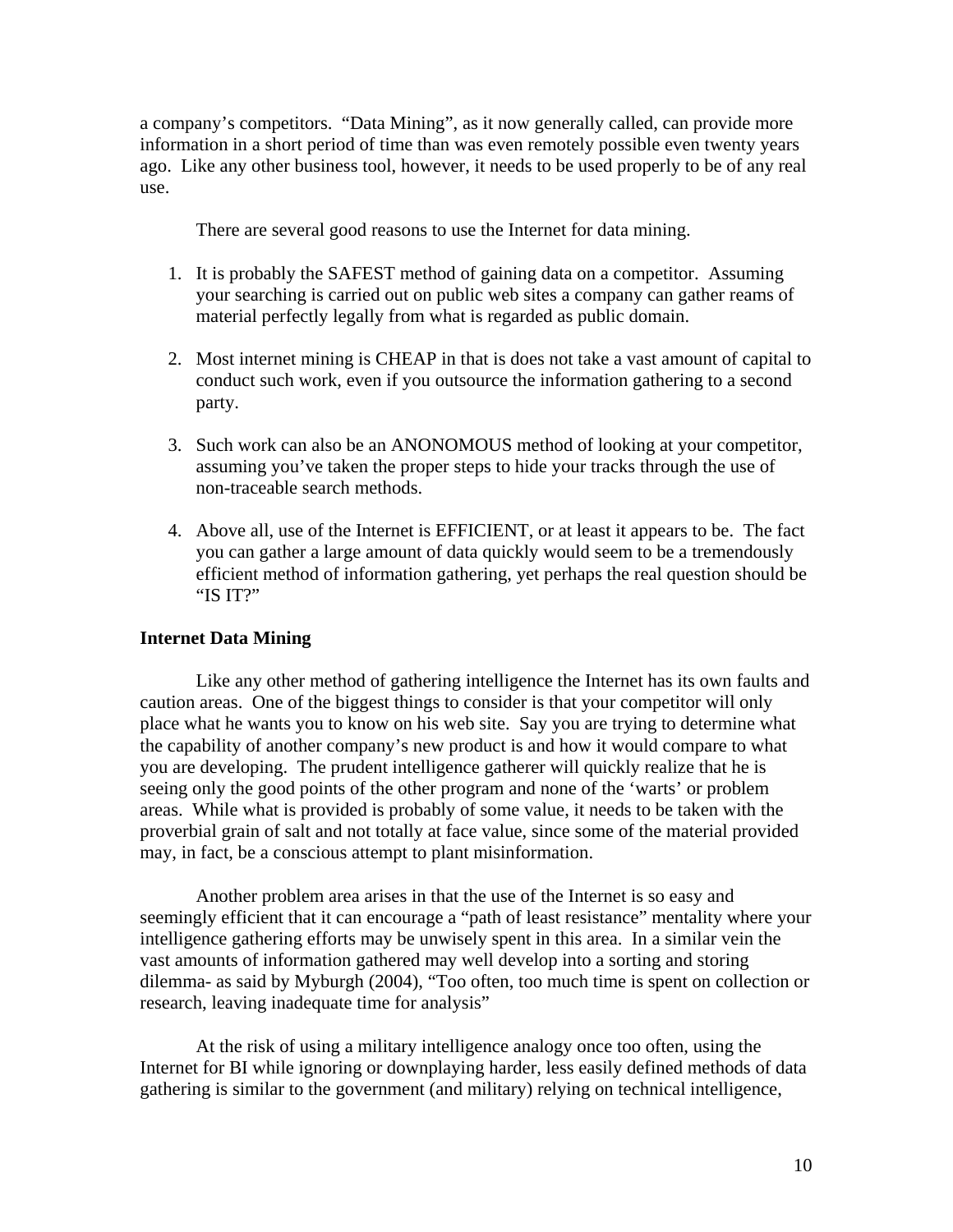<span id="page-13-0"></span>such as satellites and wiretaps over Human Intelligence, or HUMINT. While the technical side is absolutely invaluable for information the human side is an absolute requirement to provide proper context and analysis to the material provided by scientific means.

### **Case Studies: BI and Ethics**

So far we have dealt with Business Intelligence with an assumption that the company will be carrying out BI from both ethical and legal standpoints. Needless to say, that's not always the case and it is not always apparent where the ethically gray area starts and the illegal takes over.

Fleischer et al. (2003) states that there are five areas where BI can fall, at least in terms of how an organization conducts BI on a personal level. These areas can help address what exactly is legal and what is not.

1. The first of these is LEGITIMATE means. They can include applying for formal talks or a visit where the 'target" company is made fully aware of who you are and what you seek. Needless to say you may not even get a foot in the door- but no one will ever argue with the legitimacy of this method.

The following four areas are clearly considered to be unethical and, in some cases, illegal:

- 2. The second area is MISREPRESENTATION, which is where you do not tell the other company who you are and/or actively try to deceive them as to your true intentions. This may also include using a "Trojan Horse" scam where you enter with a company by legitimate means and then use this opening to obtain information that you are not allowed to have.
- 3. IMPROPER INFLUENCE can include threats of a financial nature as well as almost any other type of collusion. Blackmail of personnel or even improper use of "insider" information to gain a competitive advantage may also fall under this category.
- 4. The use of IMPROPER MEANS may include outright theft or the illegal purchase of material that you would otherwise be unable to obtain. This can range from a classic "black bag job" breaking and entering theft to computer hacking. It is all considered illegal.
- 5. UNSOLICITED material can provide a company with a serious dilemma in that they may be offered insider information that they would not have otherwise tried to obtain. Even if it's "offered on a silver platter" this is still considered unethical, as the following case study will illustrate.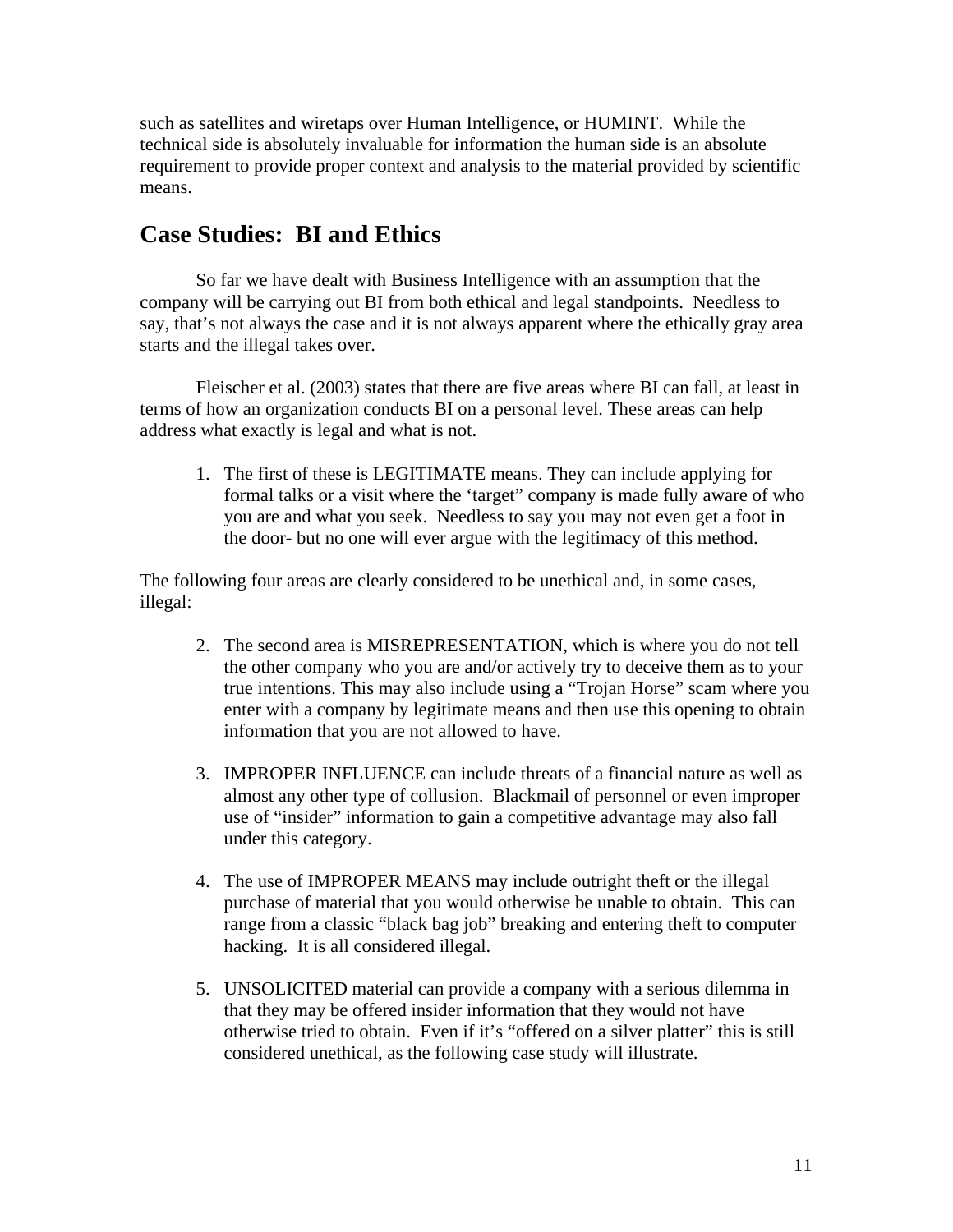#### <span id="page-14-0"></span>*Boeing and Lockheed: Beware of Gifts*

On 25 June 2003 the U.S. Department of Justice (DOJ) issued a press release stating that two former Boeing managers were being charged with federal felony counts for their involvement in a plot to steal corporate secrets from the Lockheed-Martin Company.

About a year earlier, two Boeing officials had hired an individual for the company's space systems division. This individual had formally worked for Lockheed-Martin, which is Boeing's primary competitor for governmental space program contracts.

The new hire had been privy to a number of Lockheed's proprietary secrets and had brought along documentation on these programs to his new company. As explained in the federal case, these Lockheed papers met all of the requirements of trade secrets and were therefore illegally obtained by Boeing, even though they were unsolicited by the company.

Boeing was charged under the Uniform Trade Secrets Act of 1985 (UTSA) as well as the EEA of 1996. As reported in the 25 July 2003 edition of the *Washington Post*, the DOJ determined that Lockheed's trade secrets had been illegally obtained and, with the agreement of the Department of Defense (DOD), had been used to unethically impact competitive bidding process for specific space programs within the DOD.

The net result was that the DOD stripped Boeing of seven missile launches in favor of Lockheed-Martin with monetary losses of approximately \$1B in immediate contracts. Boeing was also suspended from bidding on any new contracts until allowed by the DOD. This suspension lasted until mid-2004, which made this penalty a very severe one for Boeing indeed.

#### *Air France Knows more than you Think*

There's often a fine line drawn between business intelligence and governmental espionage. One of the more illuminating cases in the recent past involved the accusations made against the leading French airline Air France. In the 1990s it was leaked to the press that the carrier had microphones installed in some, if not all, of their First Class and Business section seats on trans-Atlantic flights.

The implication, of course, was that the airline was probably recording the conversations of selected "high-interest" passengers on their flights. What the *airline* would want with the discussions of some of their customers was never really clear although there were immediate questions asked about possible complicity by the French Government itself.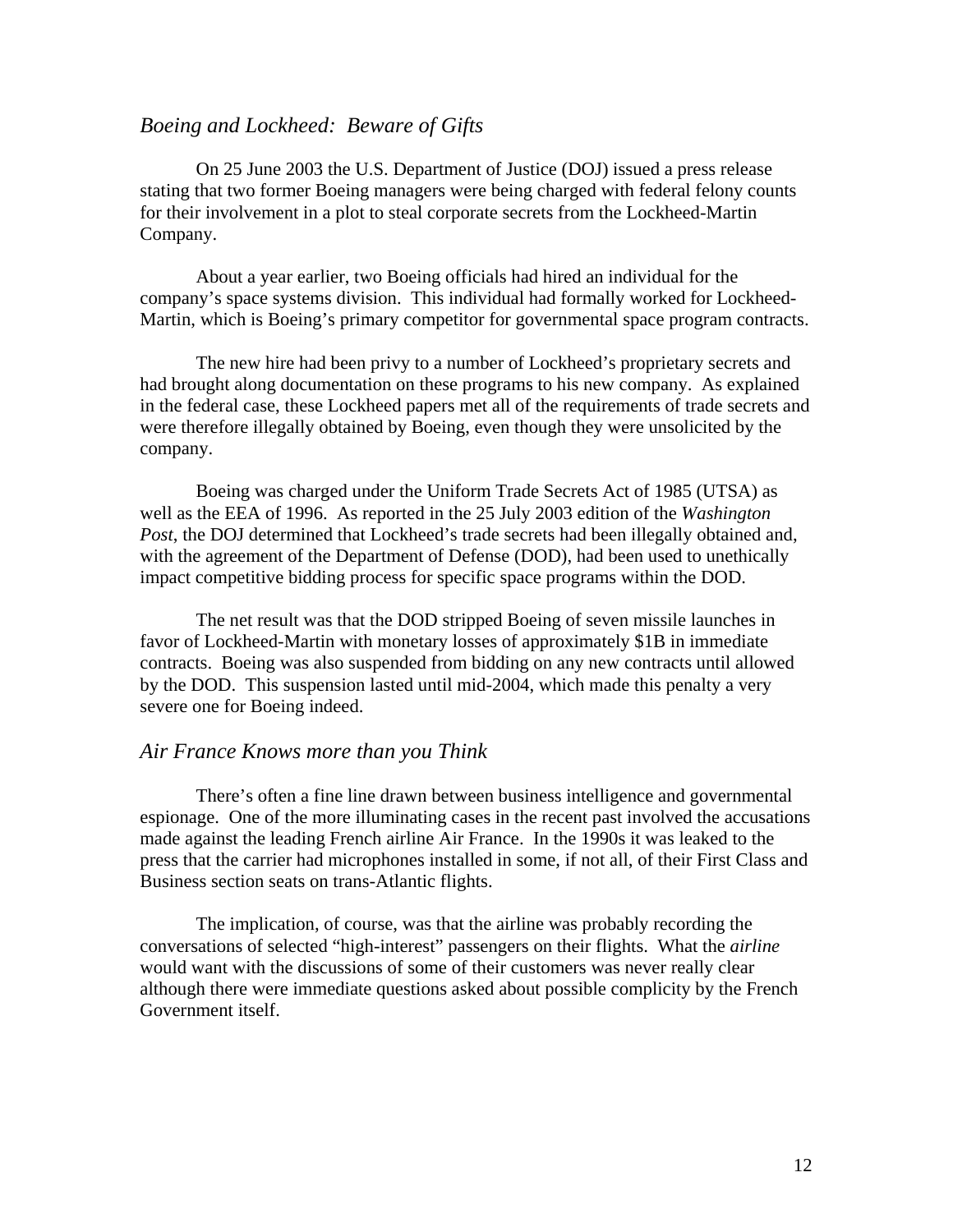<span id="page-15-0"></span>Perhaps not surprisingly, no admission of guilt, or apology, ever came from the airline or French Government. What is learned from this case is the apparent lengths some countries, or companies, will go in the name of business intelligence.  $1$ 

#### *The Sidewinder Missile Reverse Engineered*

The area of military sales can easily cross the vast gray area of intelligence to espionage. One such case involves the *Sidewinder* air-to-air guided missile.

The *Sidewinder*, which carries the U.S. military designation AIM-9, was developed by the U.S. Navy after World War II as a weapon for the new generation of jet aircraft. The missile utilized a simple guidance principle where it would home in on the heat generated by an opposing aircraft's engine before exploding. The missile's early version saw first combat in1958 and it has since been used world wide, becoming the most successful air-to-air guided missile in aviation history with literally hundreds of aircraft shot down.

Through the years the Sidewinder has been sequentially improved in capability by Ford-Philco and later Raytheon and has been widely exported to U.S. allies through a variety of governmentally sanctioned programs. One of these countries was Israel, who received its first *Sidewinders* during the late 1970s.

Although the Israelis had developed their own heat-seeking missile, they realized that the American *Sidewinder* was a vastly superior weapon. As later reported in the open press by "Aviation Week & Space Technology", the Israelis apparently used the U.S. weapons to improve their own missiles, which were introduced as the *Python III* during the late 1980s. What makes this story even more curious is that in 2001, when a Chinese F-8 "Finback" fighter aircraft collided with a U.S. Navy EP-3E reconnaissance aircraft the photos of the Chinese aircraft showed that they were carrying the Israeli *Python III* missile- something that the Israeli government officially denied it had ever exported. The lesson here is that in spite of attempts by companies, and even governments, to limit technology export they never really know where their best work will end up.

#### *AFMSS: Lesson Learned*

 $\overline{a}$ 

Having been bitten by reverse engineering of its missile, the US refused when Israel wanted to purchase a *single* Air Force Mission Support System (AFMSS) in conjunction with their F15I aircraft acquisition. The US Government stated that Israel could purchase 20 systems or none at all. Israel wanted to reverse engineer the AFMSS system and the US was not going to allow this to happen again.

<span id="page-15-1"></span> $1$  It would certainly be naïve to assume that Air France was alone in conducting business intelligence in flight. During the 1940s and 1950s Juan Trippe's globe girdling Pan American airlines was accused of the same kind of behavior, the assumption being made by many that it was the full knowledge of the US government.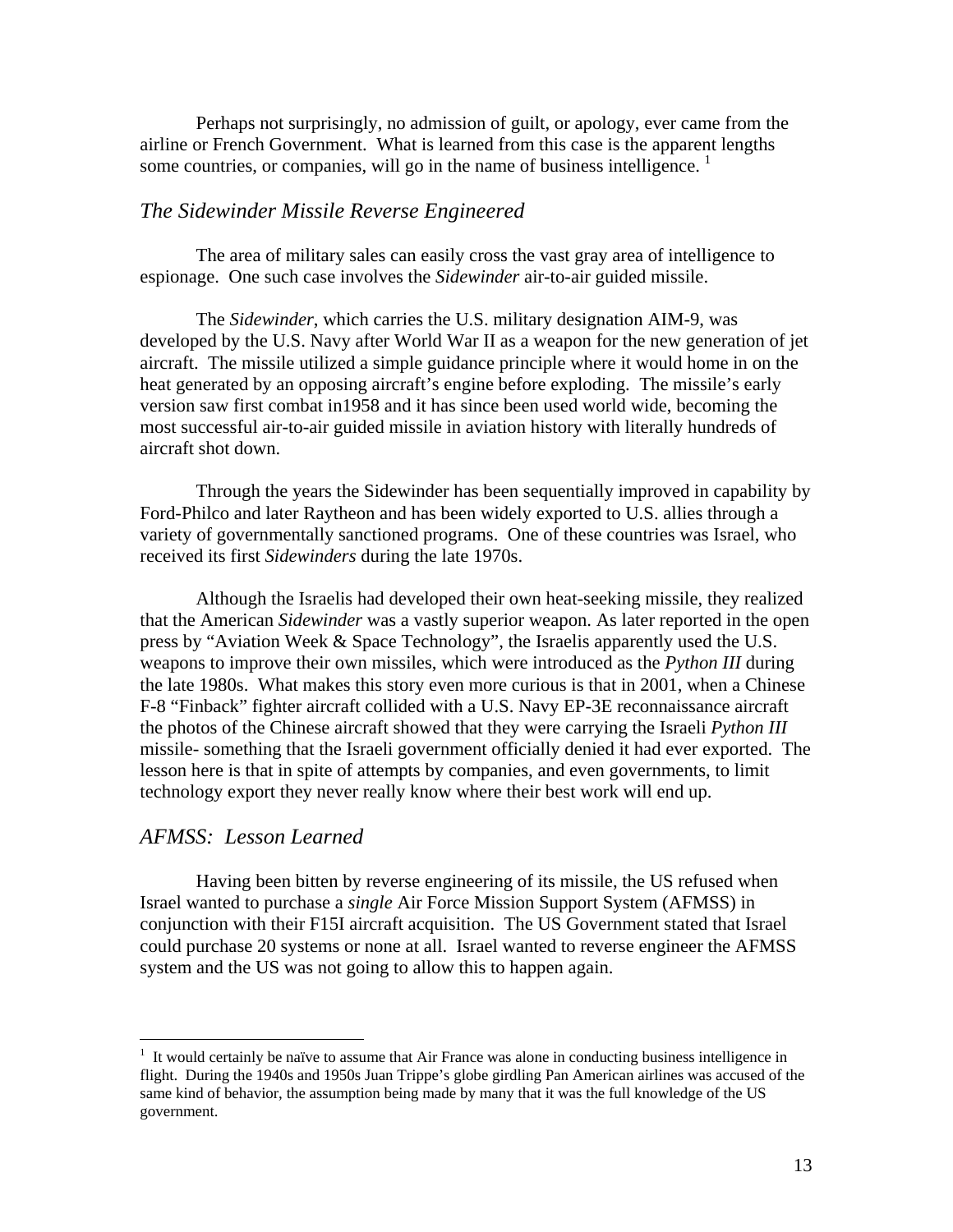## <span id="page-16-0"></span>**What to do with it all? Knowledge and Data Management**

Besides your own trade secrets and intellectual property, think about all the data and information your company possesses regarding your customers, your suppliers, your manufacturing processes, your distribution channels, your advertising and marketing channels. Moreover, think about all the knowledge you employees carry around with them; their contacts, clients and networks. All this gathered data and knowledge is not useful until it is manipulated to produce information. Knowledge is the aggregate of data that the employees have gained over their lifetimes. The common term for the capturing and archiving of employee knowledge and experience is Knowledge Management. Knowledge Management could be the subject for another paper; however, it is also used in conjunction with BI to generate the information necessary to create the competitive advantage. Combining all the data that is gained through Corporate Espionage, archiving of employee knowledge, internal data and trade secrets and turning it into useful information is the IT intensive aspect of BI. Sophisticated BI applications have been developed to allow you company to exploit this information to your best advantage.

The rest of the paper will examine the tangibles and intangibles of return on investment and cost savings. The financial return of Business Intelligence, like many other esoteric business functions, is hard to assign a real dollar value. Is productivity better? How much have we gained on the competition? Is our market share improving? These are just some of the questions that need to be answered.

#### **The Evolution of Business Intelligence**

BI has been practiced in one manifestation or another for many years as companies try to keep tabs on their competition, enter new markets, merge with or acquire new companies, develop new products, acquire new customers, etc. In the 1990s, information technologies (IT) evolved to enable resource wide applications such as **Customer Relationship Management (CRM)**, **Enterprise Resource Programs (ERP)** and **Supply Chain Management (SCM)** that help streamline many large and medium sized businesses to make them competitive. In addition, in the late 1990s, IT enabled the process of data warehousing, especially for transaction-intensive industries such as financial, retail and telecommunications (Williams and Williams, 2003). As a result, there are vast amounts of information stored in company computers about all aspects of the business.

Externally, the Internet has made available a huge amount of secondary information as well as rapid acquisition of company-specific information such as 10K filings residing government web sites. With some of the resource-wide applications becoming more common place, and not yielding further competitive advantage, companies are looking to BI applications and practices to tap the huge amount of internal and external information available, basically combining various enterprise wide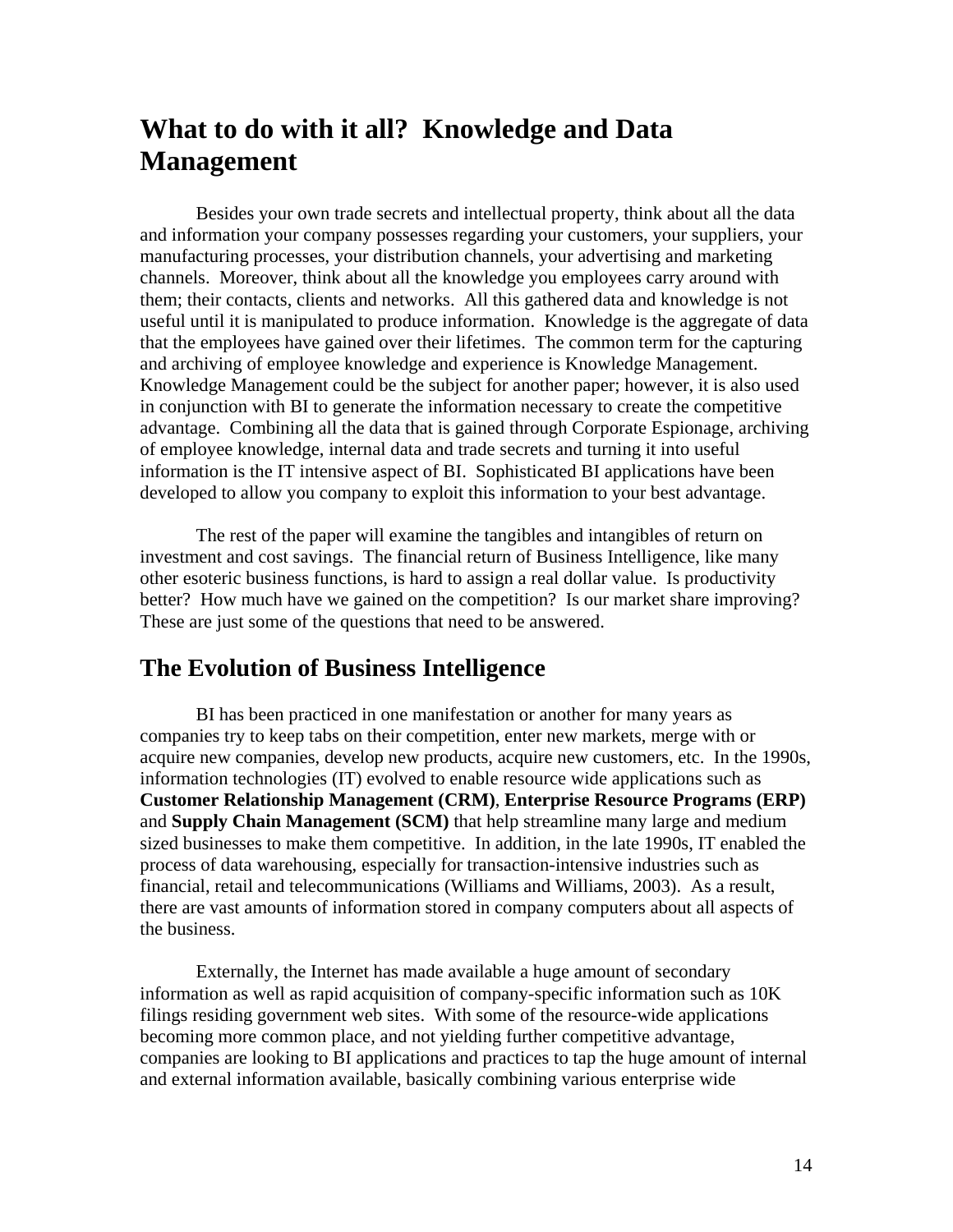<span id="page-17-0"></span>applications... In fact, one could argue that the enterprise-wide applications are becoming "non-core" and that BI applications are becoming a strategic asset.

BI-related software and applications have been called **Decision Support Systems (DSS)** or **Executive Information Systems (EIS)** over the years (Philipson, 2003). The vendors in the market tended to be niche players. More recently, there has been consolidation in the field such that larger BI vendors are starting to dominate. These include Cognos, SAS Institute, Business Objects and Hyperion. In addition, large established software/application companies such as Microsoft, SAP and Oracle may be developing more of a presence in the field (Philipson, ibid). BI software currently accounts for revenues of about \$2 billion a year and is predicted to grow at 8.5 % over the next three years (Forrester Research as quoted in The Economist, 2004). On the technical side, the applications are advancing in three areas ("A Golden Vein" The Economist, June 2004):

- The first is "real time" data mining which might enable re-pricing of items "on the fly".
- The second is the ability to perform "predictive analytics" which is using historical data to predict future trends.
- Lastly, there are applications to analyze unstructured data such as information on the Web.

Advances on all these fronts are necessary to productively capture the correct information, process it in the context of a specific business objective and use it to a strategic advantage.

For the purposes of this report, we define BI as an umbrella term that encompasses the acquisition, processing and analysis of both internal and external data. As shown in Figure 1, when BI processes are externally focused, the term competitive intelligence is generally used. When BI processes are focused internally, they usually take the terms data mining, data warehousing or knowledge management. Ideally, a businesses BI focus should include both arms resulting in stronger analytics leading to a strategic advantage.

#### **Is it Really Worth It? Measuring Financial Impact**

Given the huge amount of data that is collected by companies and the information in the public domain, conventional wisdom suggests that the company that can extract, analyze and capitalize on the information will have a strategic advantage. As with any business initiative, management needs to know whether the cost of the effort was worth the benefit. That is, was there a tangible business advantage? Interestingly, the business community has had a difficult time determining the value of BI efforts. There are several reasons for this. The first is that, often, the executives initiate a BI effort without first calculating a projected return on investment (ROI). According to Eckerson (2003), in a 2001 The Data Warehousing Institute (TDWI) conference survey, "only 13% of all respondents had calculated the ROI of their BI projects, and only 37% were planning to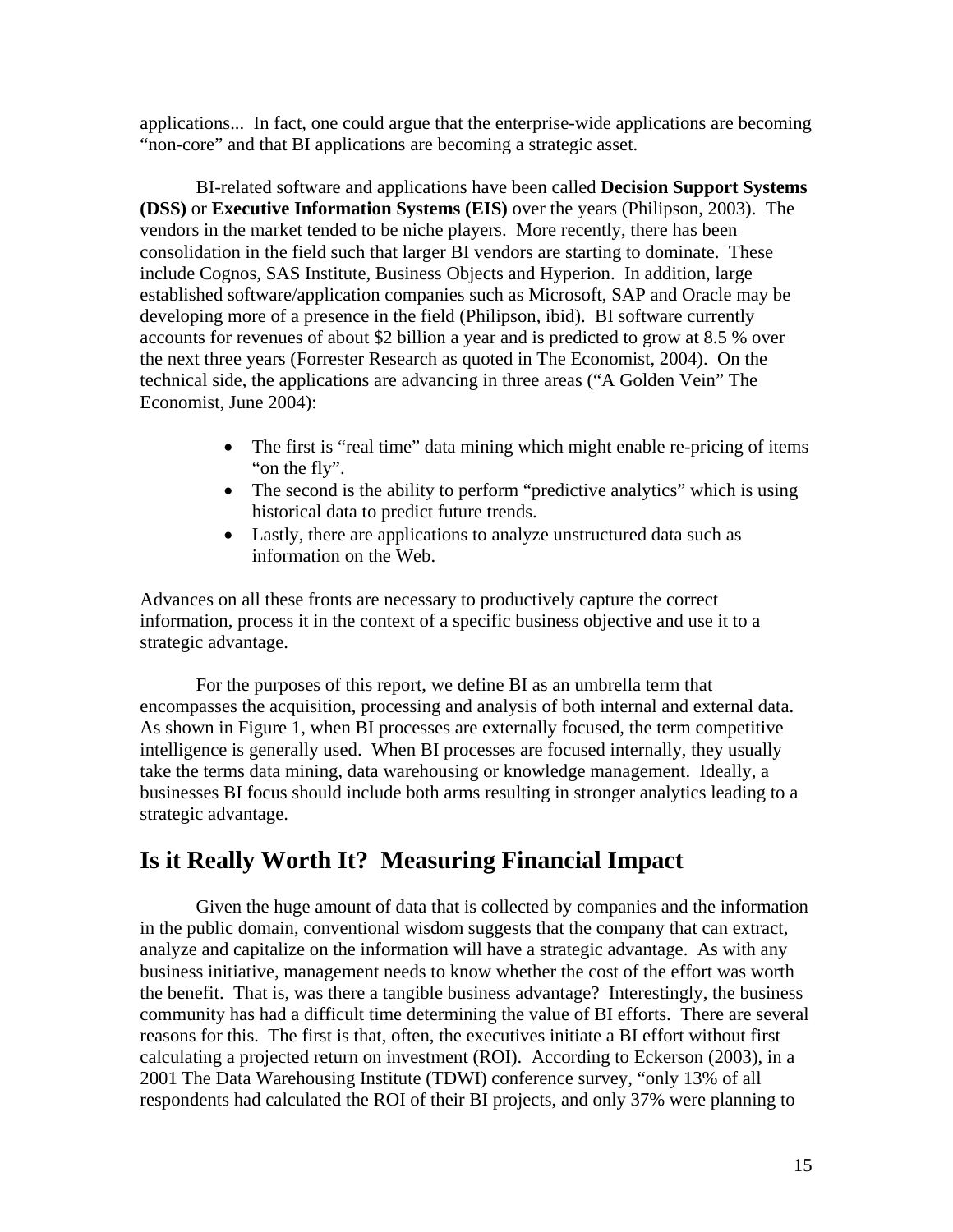<span id="page-18-0"></span>do so". Why is this? When the 510 respondents who rated the value of BI projects as "high" or "very high" were asked what the benefits were, only two of the top 6 benefits were hard, tangible benefits (time savings, cost savings) compared to intangible benefits (single version of the "truth", better strategy and plans, better tactics and decisions, and more efficient processes). The results of the survey are shown in Figure 3.



**Figure 3. Benefits of Business Intelligence.** 

In another survey, the 50 top Finnish companies were polled regarding their BI practices. Here, the greatest benefits were; better quality of information, better observation of threats and opportunities, growth of the knowledge base, increased sharing of information and improved efficiency. In contrast to the previous study, cost savings and time savings were lowest on the list of benefits (Hannula et al., 2003). Therefore, it is not surprising that a ROI is difficult to determine when the perceived benefits are rather "soft". Consistent with the above results, a Forrester research study found that "only 16 of 50 companies calculated an ROI before building a data warehouse" (referenced in Watson et al., 2004).

Williams and Williams (2003) stress the need for determining the ROI of BI projects. They argue that to get the most value out of a BI project, several "preconditions" must exist.

- First is the technical ability to carry out the project.
- Second is the ability to manage the project.
- Third, the BI project must be strategically aligned with the business.
- Fourth, BI does not exist in a vacuum. Therefore, certain idiosyncratic processes must be changed to accommodate the acquisition of the data to its fullest extent.
- Finally, there must be a change management process in place to make use of the information and to switch existing processes according to the results.

All of these steps require an investment of substantial time and money if BI is to capture the greatest value (Figure 4).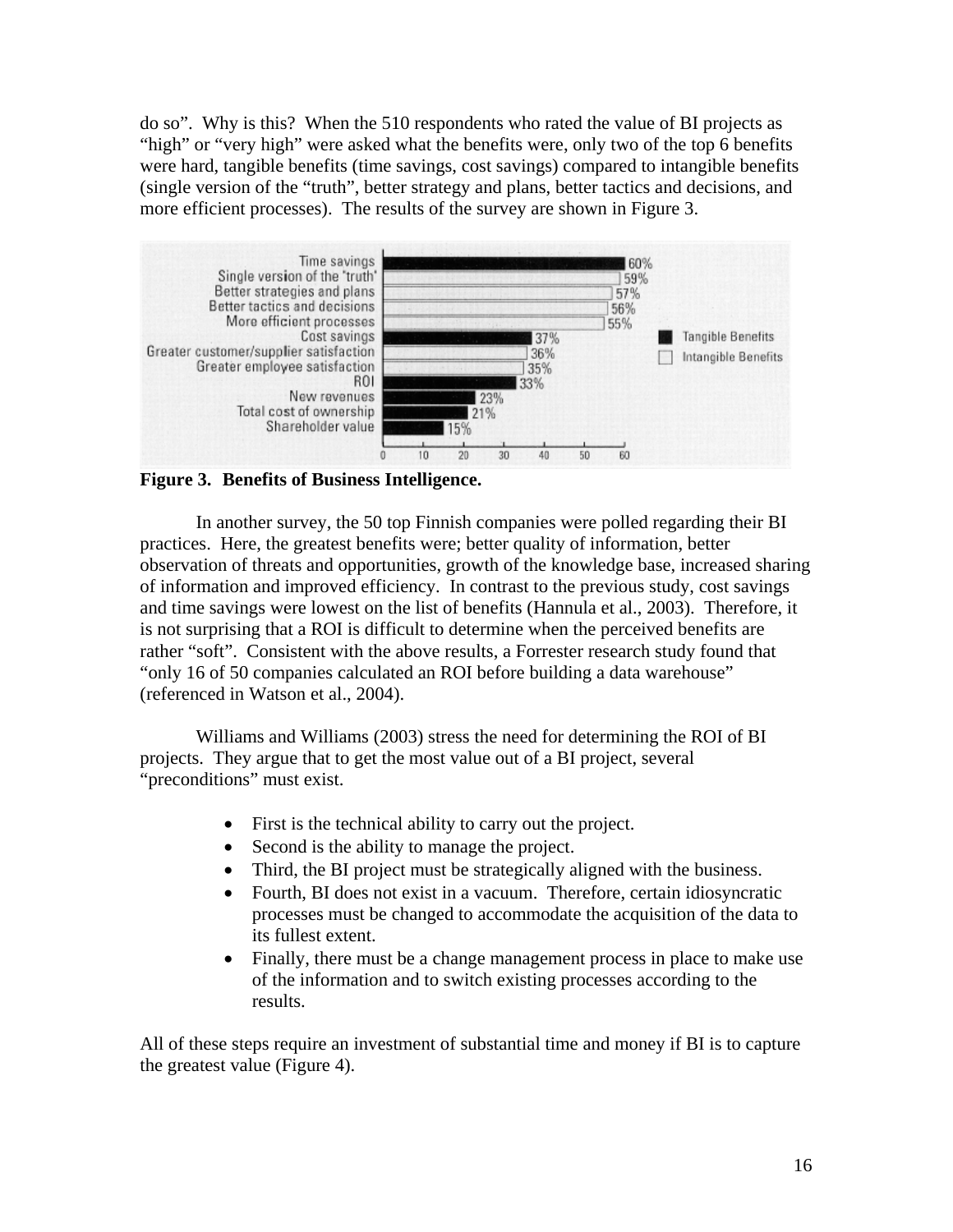<span id="page-19-0"></span>

**Figure 4. Environment of Building ROI in Business Intelligence.** 

The authors recommend that, whenever possible, start a BI project with tangible goals that can be translated into "after tax cash flow associated with the investment" (p 31) such that it leads to an increase in revenue, a decrease in costs or both. As an example, if the BI project improves forecasting, then inventories may decrease resulting in a cost reduction. Alternatively, if customer segmentation is successful, customer acquisition costs may go down, customer lifetime may increase and revenues may increase. These results can be measured and the impact on the operating income and earnings calculated.

#### **Is it Time to Offshore?**

As BI applications continue to grow in popularity and the ROI demonstrated, there will be cost pressure to find "the right BI resources at the right price" (Dodds, 2003). In addition, as BI activities become less idiosyncratic and more enterprise-wide, there will be larger costs associated with implementation. As such, offshoring is beginning to be an option. Presently, many companies consider BI as a strategic asset and are reluctant to move efforts offshore. According to Dodds (2003) not all aspects of BI should be migrated offshore. As with the earlier efforts to off-shore other IT intensive processes, there is a learning curve. Currently, some of the application technology is becoming common. This includes online analytical processing (OLAP) and Extract,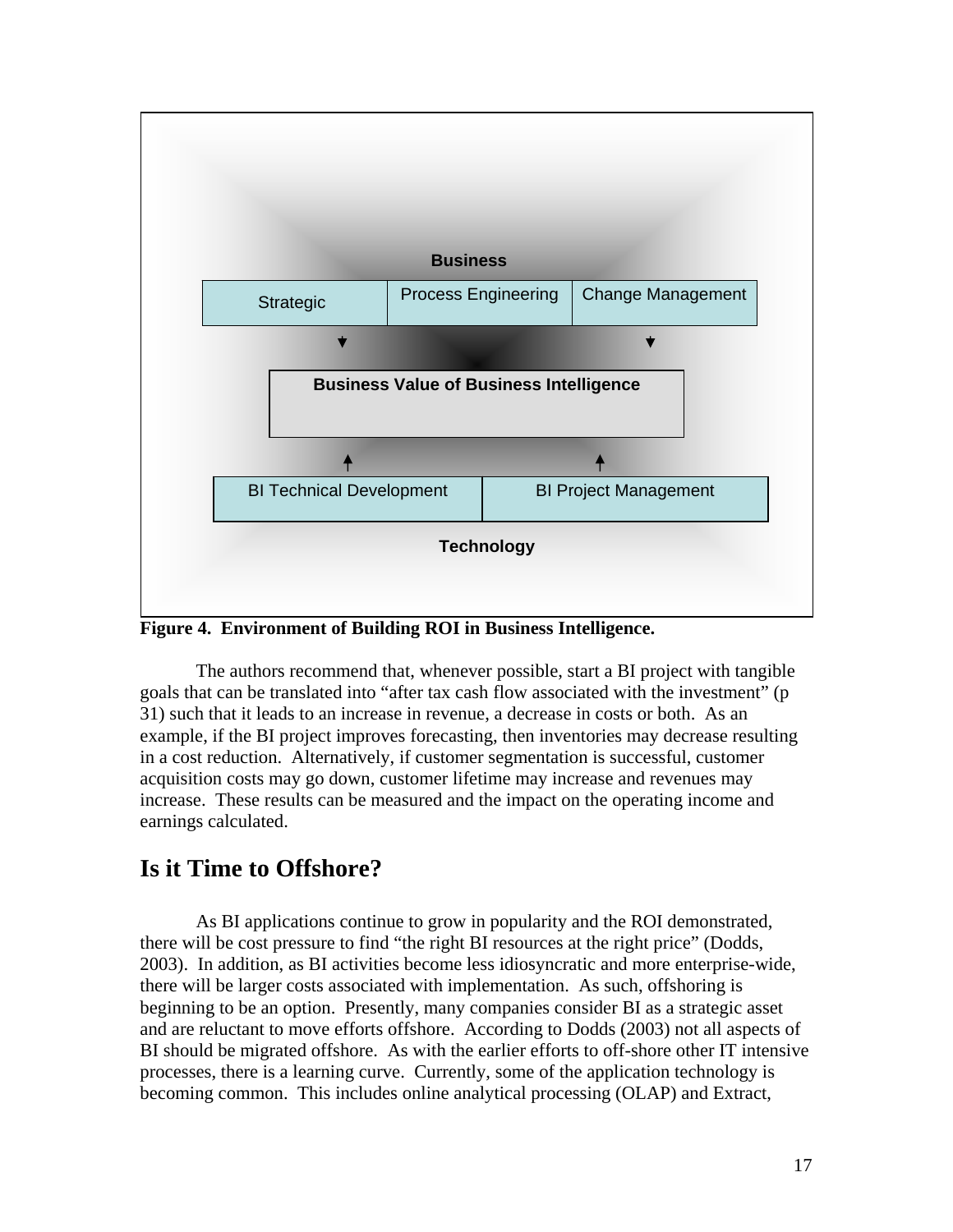<span id="page-20-0"></span>Transform and Load (ETL) and Database Administration (DBA). These might be good processes to move off shore. The author suggests asking 4 questions before making any decision to offshore BI work.

- Is the project large enough to justify the transaction costs?
- Do you have experience in off-shore project management?
- Are you considering one country or several?
- What if it does not work out?

The answers to these questions will help guide management if appropriate resources are found over seas.

## **BI Applications Key Steps you Need to Know**

BI application software is evolving from a specialty business to more standardized platforms. The early users depended on specialized BI application software to link different data sets. These data sets were often customized requiring the linkage to be customized as well. With the maturation of large business applications, the ability to link the data is becoming more standardized as well although we feel that the great majority is still customized.

There are several backbone processes that are integral to most BI initiates. The first is the concept of the **data warehouse** (http://en.wikipedia.org/wiki/Data\_warehouse). As the name implies, the data warehouse is the storage component of the BI process. Often, the data warehouse is subdivided into smaller components called data marts. The data stored in a data warehouse is in a "relaxed" format. This is in contrast to data stored in traditional databases where the format is "highly normalized".

Since BI applications are intended to search and compare data from many different sources, the method of moving data from those separate sources is critical. The general process is "**extract, transform and load**" or **ETL** [\(http://en.wikipedia.org/wiki/Extract,\\_transform,\\_load\)](http://en.wikipedia.org/wiki/Extract,_transform,_load). The application needs to be able to read the different file formats in the different origin databases. The transform function then makes sure that extraneous data from the original database is not included or sometimes combines data from different origins into an appropriate format for the data warehouse. The "load" function populates the data warehouse with the newly extracted and transformed data.

The final component is **OLAP** or **Online Analytical Processing**. OLAP is a method of performing complex searches and queries. The key is to manipulate relational databases into dimensional database format before running the actual query [\(http://en.wikipedia.org/wiki/OLAP\)](http://en.wikipedia.org/wiki/OLAP). The advantage is speed. Complex searching of relational databases would be very slow without this step. The process can be depicted graphically as in Figure 5. ([http://www.iwaysoftware.com/products/etl\\_data\\_migrator.html](http://www.iwaysoftware.com/products/etl_data_migrator.html)).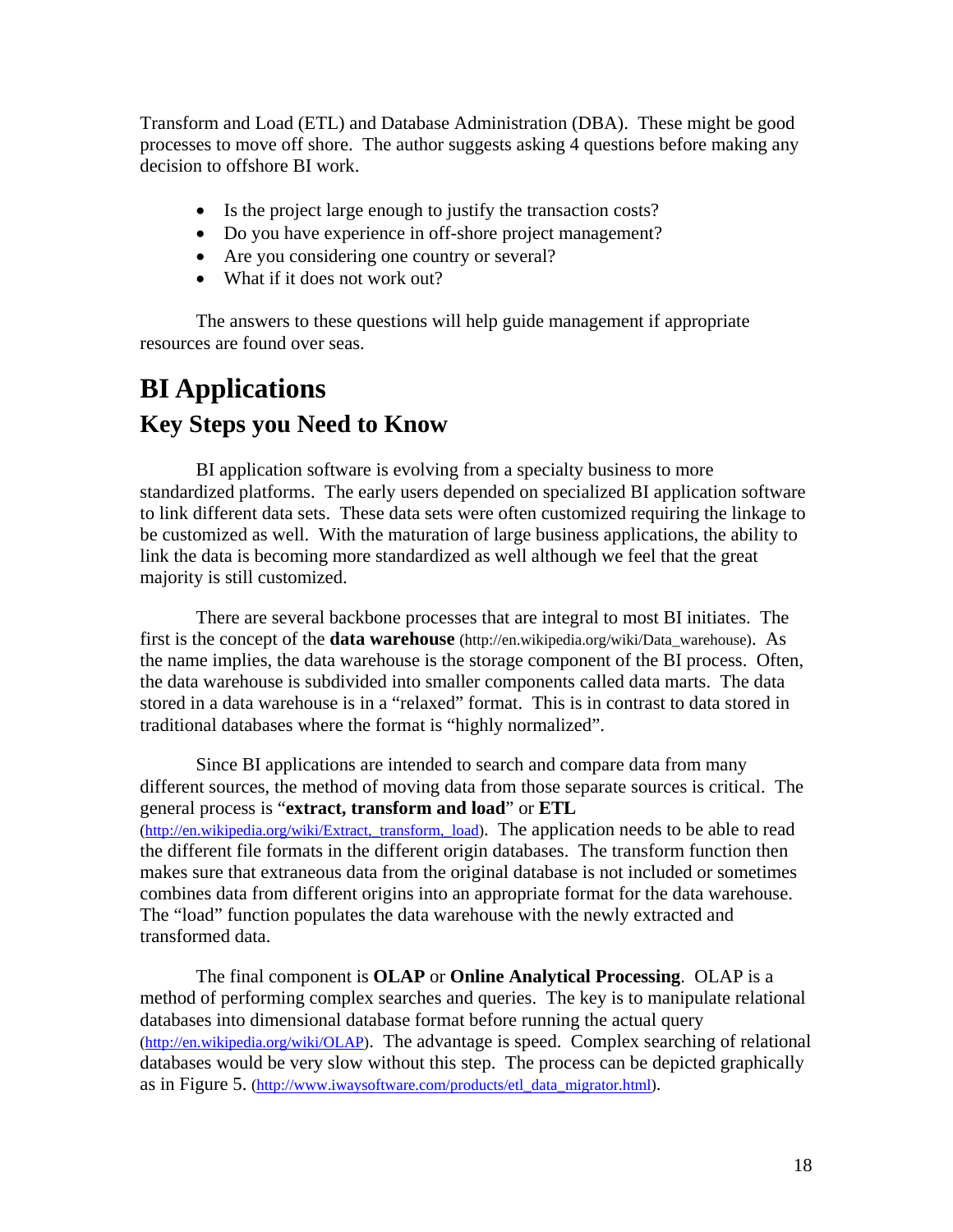<span id="page-21-0"></span>

**Figure 5. The ETL Process.** 

Importantly, these processes are not static. New data is continuously processed as it becomes available. The goal is to provide the manager with real-time information from all available sources that allow the business to gain a competitive advantage. At the end of the process is a portal that allows the end user to access the information, generate reports, set alerts and monitor the flow of business processes.

A comparison of hypothetical legacy information flow (on the left) and proposed BI based information flow (on the right) is summarized in Figure 6 from InfoWise solutions ([http://www.iwise.com/pdfs/InSiteOverview.pdf\)](http://www.iwise.com/pdfs/InSiteOverview.pdf).



**Figure 6. Legacy and BI Information Flow.**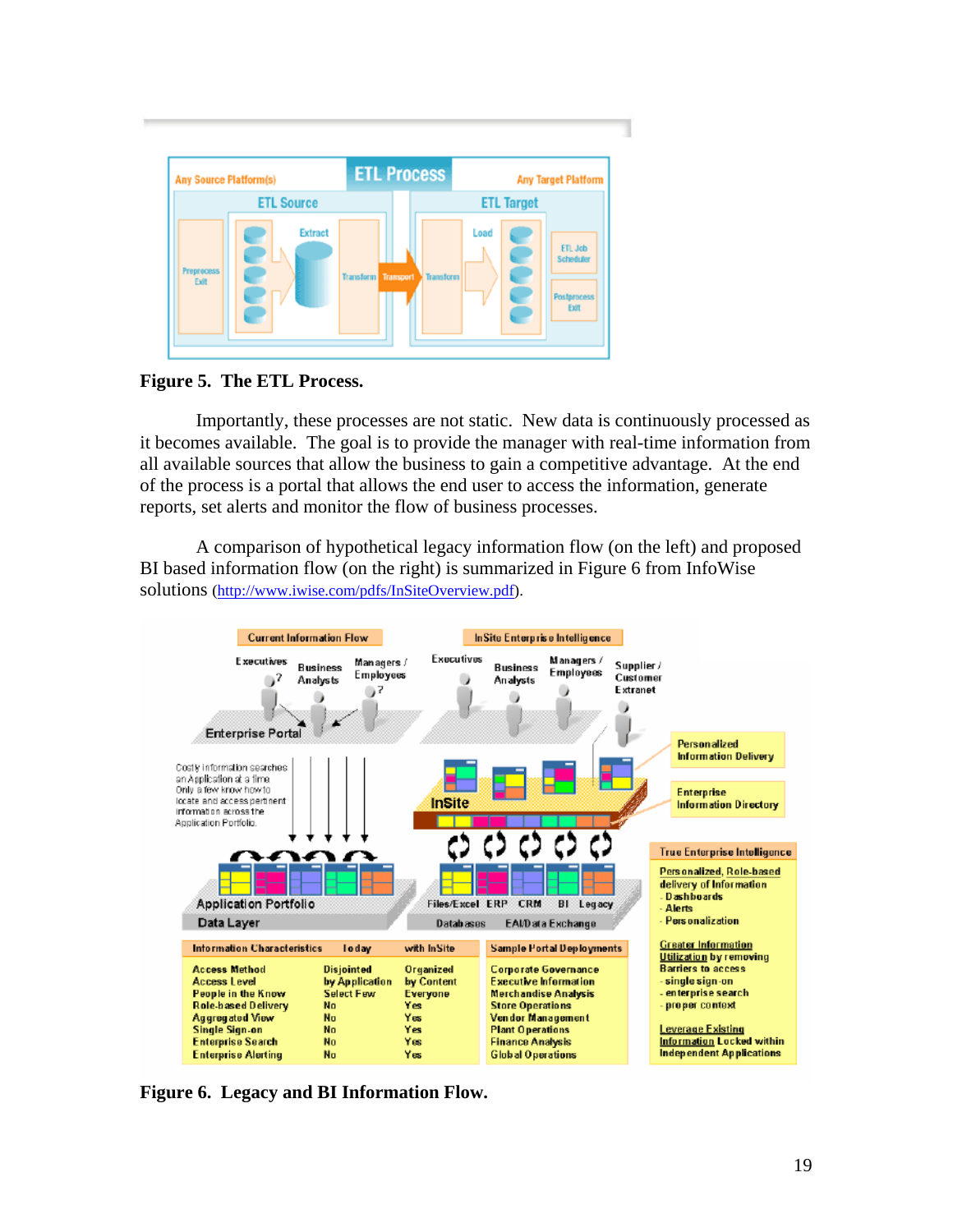<span id="page-22-0"></span>Note that the advantages of an integrated BI project are many. These include:

- Enterprise wide information
- Enterprise wide access
- Easy access through a single, personalized portal
- More real-time information
- Decreased costs and time associated with typical report writing
- Ability to set up more complex alerts

The access portal is personalized for each user. The sales manager will have a different look to the portal compared to the operations manager however; each may have data gleaned from the same information. For instance, the sales person might want to know what the inventory is for a particular product and the operations manager might want to know what the weekly sales trends are so that inventory can be adjusted. Data can be displayed as graphs, tables or text. An example screen shot of an end user's work station is shown in Figure 7 [\(http://www.iwise.com/pdfs/InSiteOverview.pdf](http://www.iwise.com/pdfs/InSiteOverview.pdf)).



Access multiple information sources from a single, integrated workbench.<br>**Figure 7. End User Desktop Software Examples.** 

## **Case Studies: Implementation of BI**

There are numerous white papers on the Internet that describe the use of BI related applications. These can be accessed through the vendor sites and are typically not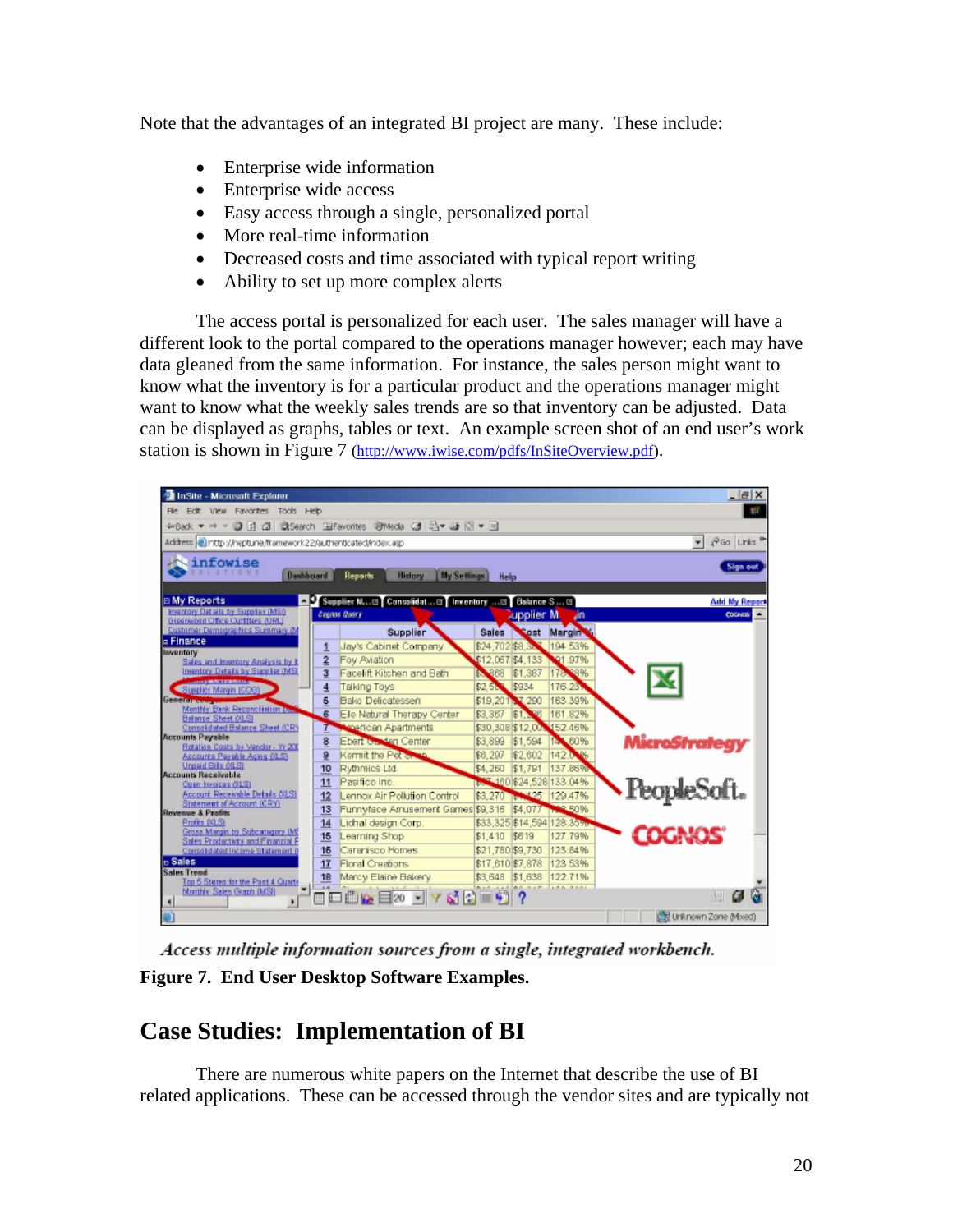<span id="page-23-0"></span>referred. Therefore, the data and conclusions may be less than rigorous but the papers serve as examples of how a company has instituted a BI process and benefited from it. The following two examples were taken from the TeraData website.

#### *U. S. Postal Service Gains Huge ROI*

In the 1990s the U.S. Postal Service (USPS) was losing money due to several factors. First, email was becoming a preferred method of correspondence by those linked to the Internet. Secondly, electronic banking and checking was stealing routine monthly business and lastly, independent shipping companies were direct competitors for much of the larger items as well as overnight delivery. With high fixed costs, approximately 38,000 retail outlets, the service needed to gather more metrics as to how the outlets were performing. Unfortunately, sales data was collected only on a regional basis and performance of any individual unit was nearly impossible. In individual offices, the type of sale was logged using tick marks which were totaled and added to a spreadsheet. Summary of the data took weeks. The USPS realized that it needed to implement new processes to achieve the following:

- Use transaction data for better decision making
- Control inventory costs
- Cross sell to customers better
- Track employee productivity
- Reduce fraud

The USPS worked with TeraData to implement a new system that allowed monitoring of individual outlets. In March 2000 approval was granted to build a retail data mart. From February to July 2001, training of the initial 500-600 users occurred. The project began to pay off almost immediately. For instance, during the holiday season, it was discovered that nearly 1500 point of sale terminals were not in use. The cost of the terminals was \$9 million. The equipment was redeployed to where it could be used more efficiently. A 5-year return on investment was projected based on cost avoidance, cost reduction and enhanced business processes. The calculations determined that the ROI after 5 years would be approximately 1400%. The payback period was an amazingly short 0.08 years (Morris et al., 2002).

#### *Applebee's International Improves Neighborhood Image*

Applebee's business model is to be a neighborhood restaurant and not a cookie cutter franchise with exact menu items in all locations. They have over 300 companyowned and 1,100 franchised stores in all parts of the country. They rely heavily on customer feedback regarding menu items so that the individual tastes of the locale can be incorporated into the menu. As part of this process they run 6 to 8 specials a year where different items are included. The company was looking for a process to integrate the following:

• Customer feedback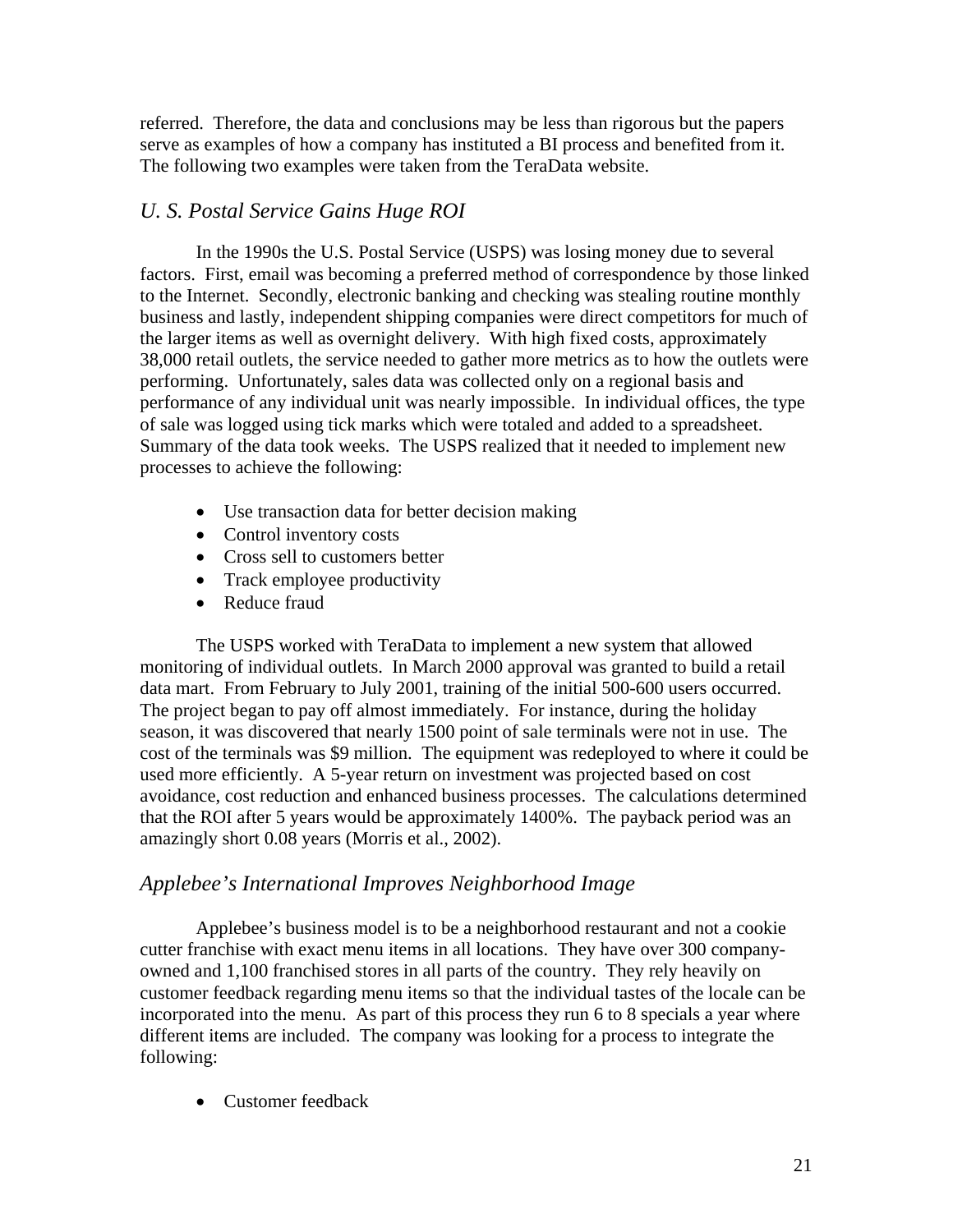- <span id="page-24-0"></span>• Local sales data
- Financial systems
- Inventory
- Food cost avoidance systems
- Labor and staffing
- Management systems

After implementation of a Teradata Data Warehouse and supporting systems forecasting has improved for inventory and for predicting staffing levels needed in the stores at various times. This leads to better cost control. Moreover, better tracking of customer feedback and sales of "specialty items" helps keep customers coming back which leads to increased same-store sales. The time it takes to integrate the data has decreased from weeks to one day. (Applebee's case study, 2004)

#### *MSI Systems Integrators: An Interview with Providers in Unique BI Space*

In addition to literature review, a telephone interview was held with two members of MSI, a business intelligence applications company based in Omaha, NE on 10/29/2004. Steve Grigone (Vice President of Sales, MO/IL) and Ernie Gubbles (Database Architect) gave an overview of the company's approach to helping clients integrate their various systems by moving to more of a turnkey approach. They restrict their clients to three main areas: financial, catalog retail and athletics. In the financial area, they said that BI applications have been used to detect fraud and to help banking institutions to bundle products to customers. In the Catalog area, being discriminate about customers that receive catalogues can save shipping and handling costs. Therefore, customer spending habits, both quantity and type is very important. In the athletic area, they have evidence that past performance predicts future success. Therefore, they are developing methods to capture an athlete's accomplishments and use that information to make better predictions. One can imagine that professional sports teams or Olympic trainers would be interested. MSI supports the design, build and implementation of the BI suite. This includes statisticians, data warehouse administrators and technicians to install the appropriate hardware. They work closely with the client to make the most out of the process and really encourage them to calculate an ROI.

## **Best Practices for Business Intelligence**

We have introduced BI as a very broad range of activities designed to make businesses more competitive. These include the protection of trade secrets, the acquisition of external data and the compilation and integration of internal data. Each of these areas has their own best practices which are outlined below.

#### **Protection of Trade Secrets:**

- Maintain an internal education program regarding the needs of data protection
- Review all material to be externally presented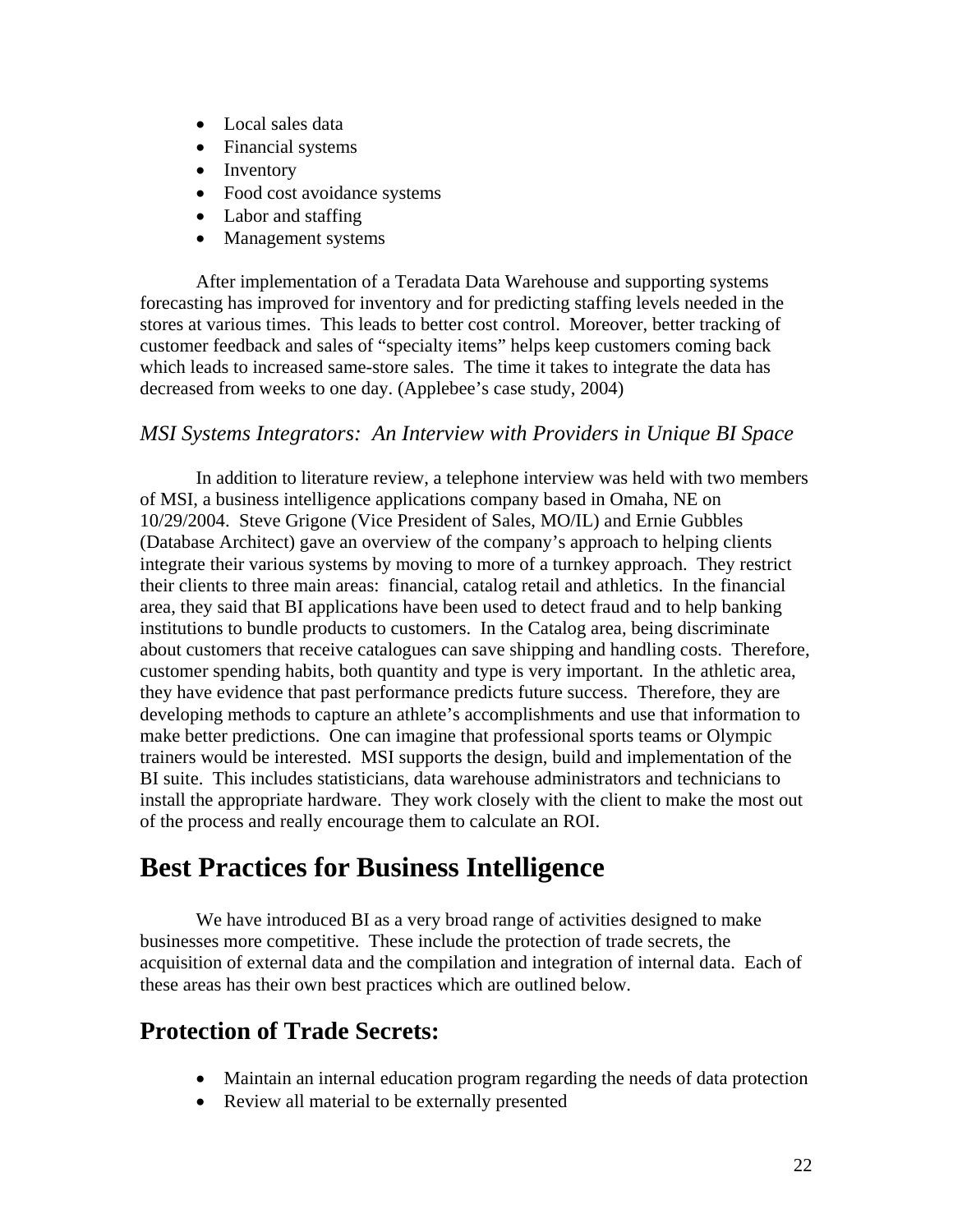• Background checks on employees and contractors

## <span id="page-25-0"></span>**Acquisition of External Information:**

- Attend trade shows, conferences
- Consider using third parties such as members of SCIP (Society of Competitive Intelligence Professionals)
- Maintain high ethical standards
- Establish updated online search profiles and alerting programs
- Compile information in useful format

## **Compilation of Internal Data:**

Best practice recommendations in this area are similar to other IT intensive efforts and are outlined in a CIO.com review

([www.cio.com/sponsors/090104sd/index.html?pae=11](http://www.cio.com/sponsors/090104sd/index.html?pae=11)).

- Alignment from top to bottom on key metrics needed to measure company performance
- Incorporate change management to educate the end-users
	- Involve end-users in the planning
- "Think big, start small"
- Tie to corporate strategy, infrastructure, security
	- **Technology is only an enabler, not the reason for BI**
- BI solution must be easy to use.
	- Simplify your data and BI infrastructure
- Admit you have data quality problems
	- Consider using a specialized BI firm

## **Conclusions:**

Your company practices BI on some level. Whether it's acquiring information, protecting information or massaging the data into a truly useful advantage, you need to be aware of the key developments and pitfalls that are outlined in this report. Business leaders have long appreciated BI but have only recently been able to harness its power using specialized applications and that show a measurable ROI. As these applications become more refined, look to the leaders in the field to help your company make the most of its collective data. Finally, be aware of the acceptable means of acquiring data and be cognizant of the means by which others can acquire information about your business. The opportunities may be huge but the mistakes can be devastating.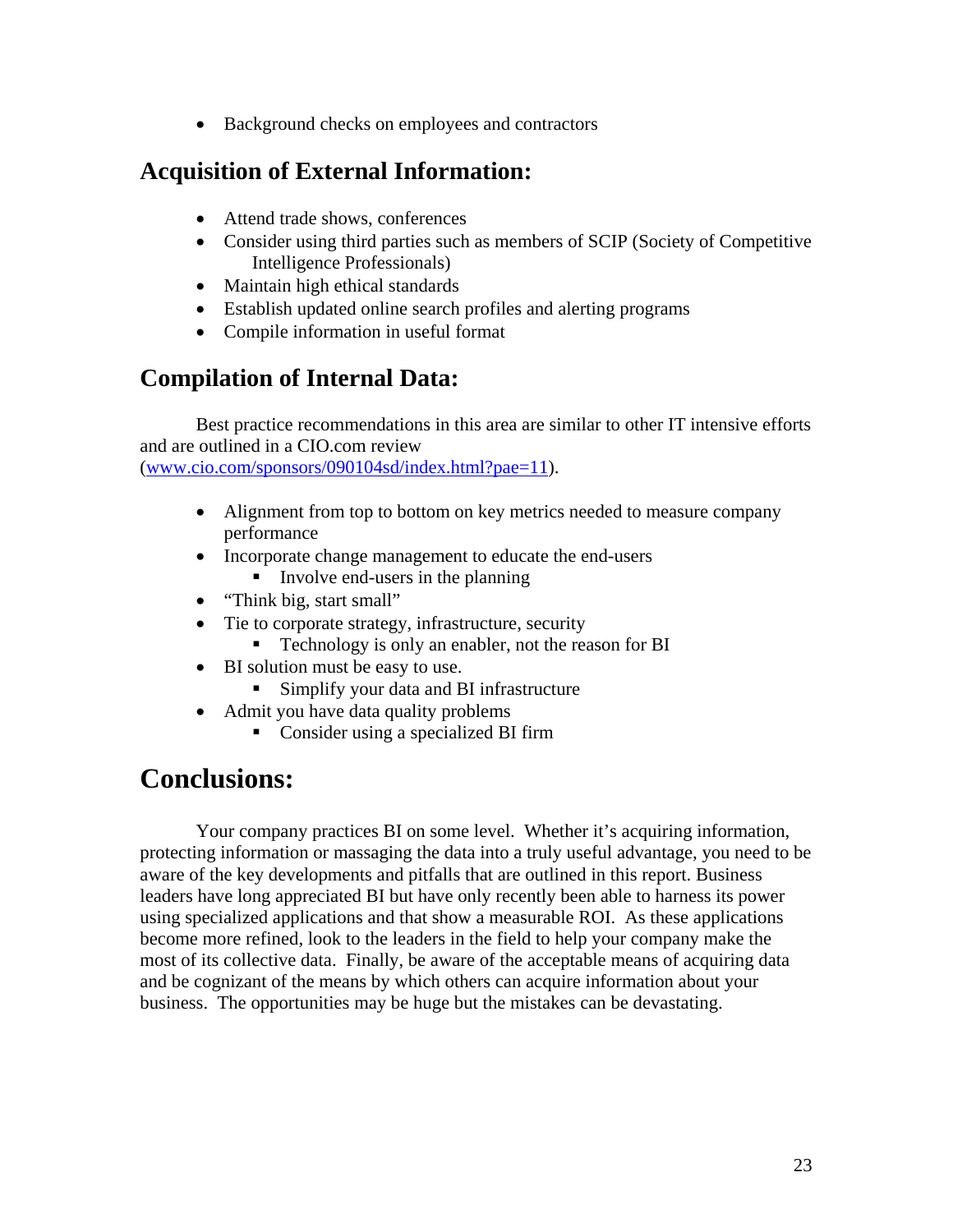## <span id="page-26-0"></span>**Acknowledgements**

We would like to thank Steve Grigone and Ernie Grubbs of MSI for their time, helpful comments and materials. We would also like to acknowledge the Fall 2004 Professional MBA class for their interest and discussion, Professor Mary Lacity for her feedback and suggestions and Kirk Garten for pointing us to a helpful website.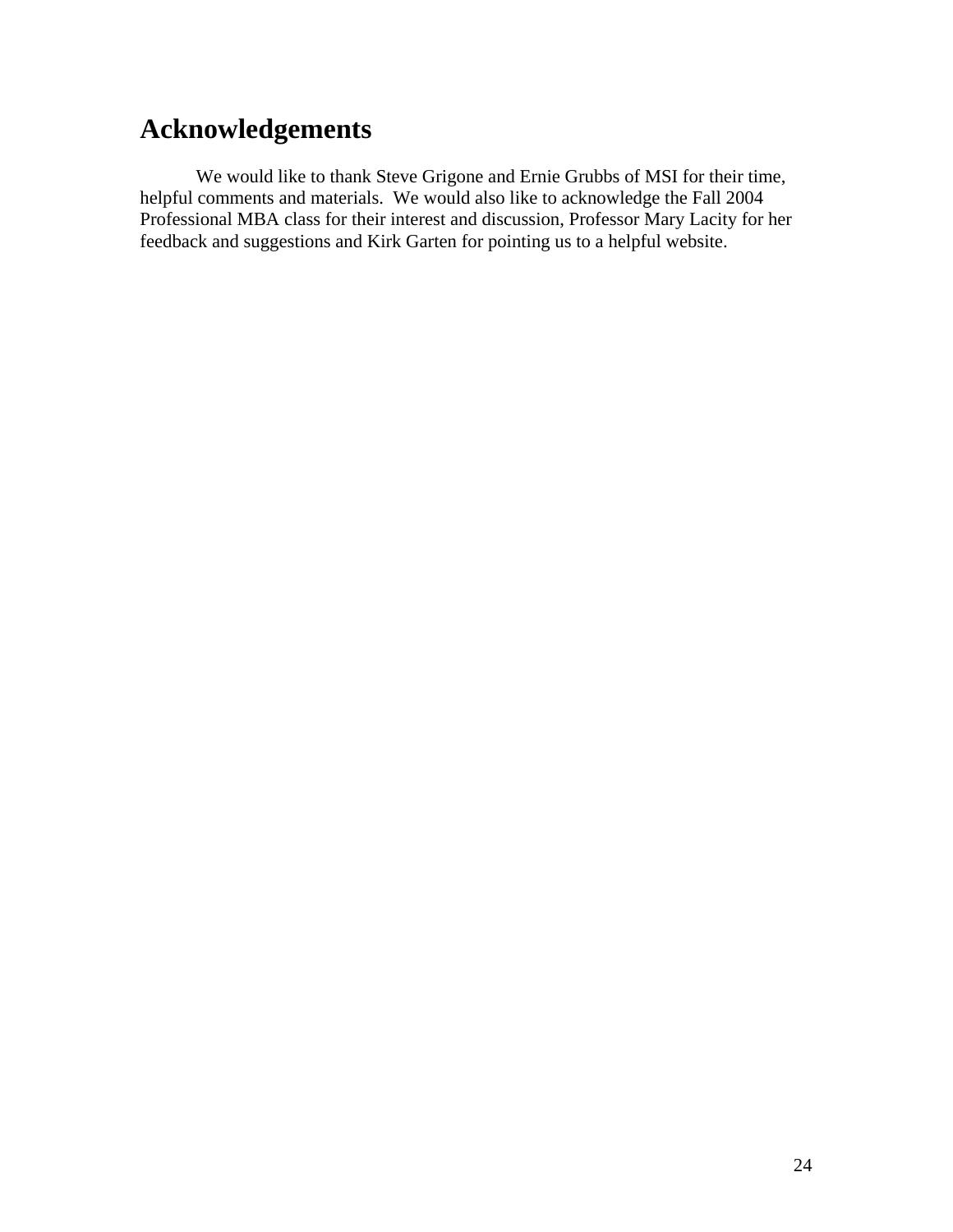## <span id="page-27-0"></span>**Bibliography and References BOOKS**

Fink, Steven, *Sticky Fingers, Managing the Global Risk of Economic Espionage*, Dearborn, Chicago 2002.

Fleischer, Craig and Blenkhorn, David L., *Controversies in Competitive Intelligence, the Enduring Issues*, Praeger, Westport, CT, 2003.

McGonagle, John J. and Vella, Carolyn M., *The Internet Age of Competitive Intelligence*, Quorum Books, Westport, CT, 1999.

#### **REFERRED JOURNALS**

Attaway, "A Review of Issues Related to Gathering and Assessing Competitive Intelligence", *American Business Review*, Vol.16 (1) Jan 1998.

Awazu, Yukika, "Informal Roles and Intelligence Activities; Some Management Propositions", *Journal of Competitive Intelligence and Management*, Vol.2(1), Spring 2004.

Cobb, Pamela; "Competitive Intelligence Through Data Mining" *Journal of Competitive Intelligence and Management*, Vol.1(3), Winter 2003, pp80-89.

Comai, "Global Code of Ethics and Competitive Intelligence Purposes: an Ethical Perspective on Competitors." *Journal of Competitive Intelligence and Management*, Vol.2(1), Spring 2004.

Dijcks, Jean-Pierre, "Integrating Data Warehouse Process into the Overall Management Infrastructure", *Business Intelligence Journal*, Summer 2003, pp56-63.

Dodds, Bill, "Off Shore Business Intelligence" *Business Intelligence Journal*, Vol.8(3), 2003, pp. 32-37.

Fitzpatrick, Uncovering Trade Secrets, "The Legal and Ethical Conundrum of Creative Competition". S.A.M. *Advanced Management Journal*, Sum 2003 68 (3).

Hammond, Mark, "Ford's Business Assistance Center Hits the Fast Lane", *Business Intelligence Journal*, Winter 2004, pp49-52.

Hatcher, Don and Prentice, Bill: "The Evolution of Information Management" *Business Intelligence Journal,* Spring 2004, Vol.9(2), pp49-56.

Luftman and McLean, *MIS Quarterly Executive*, Vol.3(2) 890-104, 2004.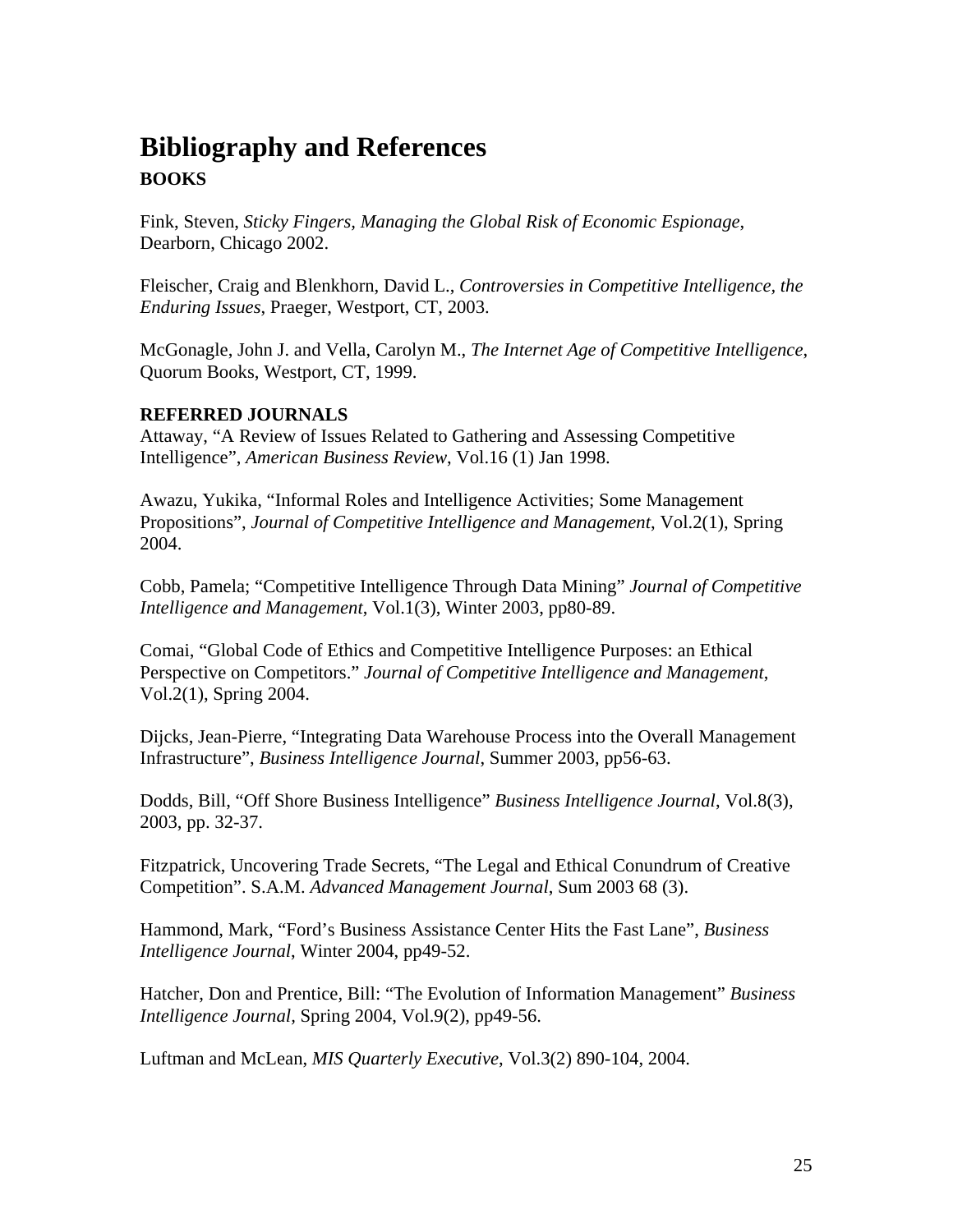Luthra, Anika and Desouza, Kevin "Intelligence Sharing in Virtual Teams: Managing Organizational Effects of Technology", *Journal of Competitive Intelligence and Management*, Vol1(3), Winter 2003, pp1-9.

Nakra and College, "Info-Terrorism in the Age of the Internet: Challenges and Initiatives". *Journal of Competitive Intelligence and Management*, Vol.1(2), Sum 2003.

#### **OTHER JOURNALS & WHITEPAPERS**

Cooper, et. al. "Data Warehousing Supports Corporate Strategy at First American Corporation", *MIS Quarterly* Vol. 24(4), pp547-567, Dec 2000.

Eckerson, Wayne, "BI Statshots: Justifying BI solutions" *Journal of Data Warehousing*, Vol. 8, 4, 2003, p. 64.

Hannula, Mika, and Virpi, Pirttimaki, "Business Intelligence: Empirical Study on the Top 50 Finnish Companies" *Journal of American Academy of Business, Cambridge*, Vol. 2(2), 2003, pp 593-599.

Myburgh, Sue, "Competitive Intelligence: Bridging Organizational Boundaries." *Information Management Journal*, Mar/Apr 2004, pp46-55.

Watson, Hugh J., Abraham, Dorothea L., Chen, Daniel, Preston, David and Thomas, Dominic, "Data Warehousing ROI: Justifying and Assessing a Data Warehouse" *Business Intelligence Journal*, Vol.9(2), 2004, pp. 6-17.

Williams, Steve, and Williams, Nancy, "The Business Value of Business Intelligence" *Journal of Data Warehousing* Vol. 8(4), 2003, pp. 30-39.

Wright, Phillip and Roy, Geraldine, Journal of Workplace Learning, Vol.11(2), p.53.

Wright, Phillip, "Industrial Espionage and Competitive Intelligence: One You Do, One You Do Not", *Journal of Workplace Learning*, Vol.11(2), 1999.

(Uncredited), *Effective Business Intelligence Approaches for Today's Business World*, Gartner Group, 2004.

#### **INTERVIEWS**

Grigone, S. (Vice President of Sales, MO/IL) and Gubbles, E. (Database Architect), MSI, Omaha, NE. Telephone interview October 29, 2004.